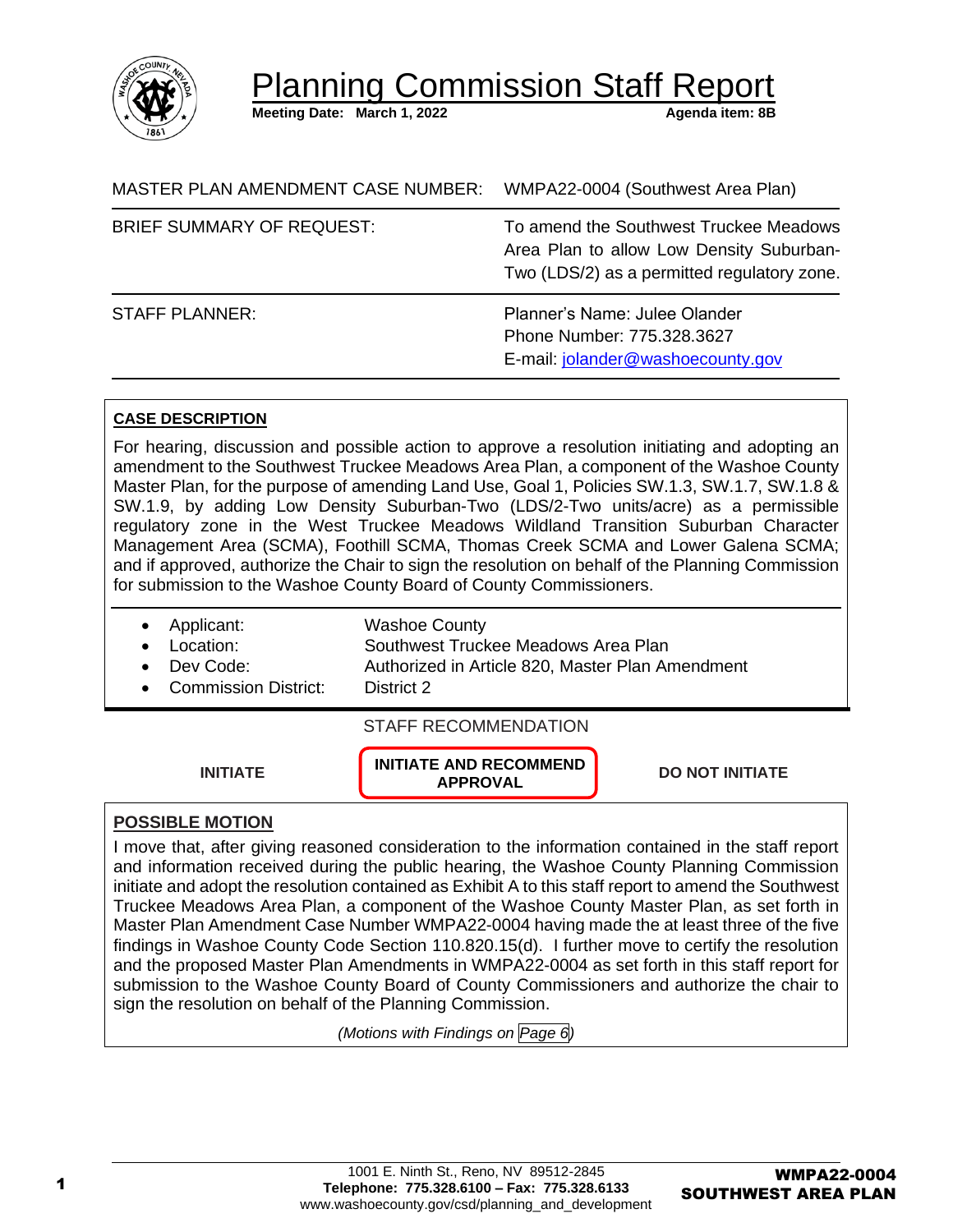## **Staff Report Contents**

## **Exhibit Contents**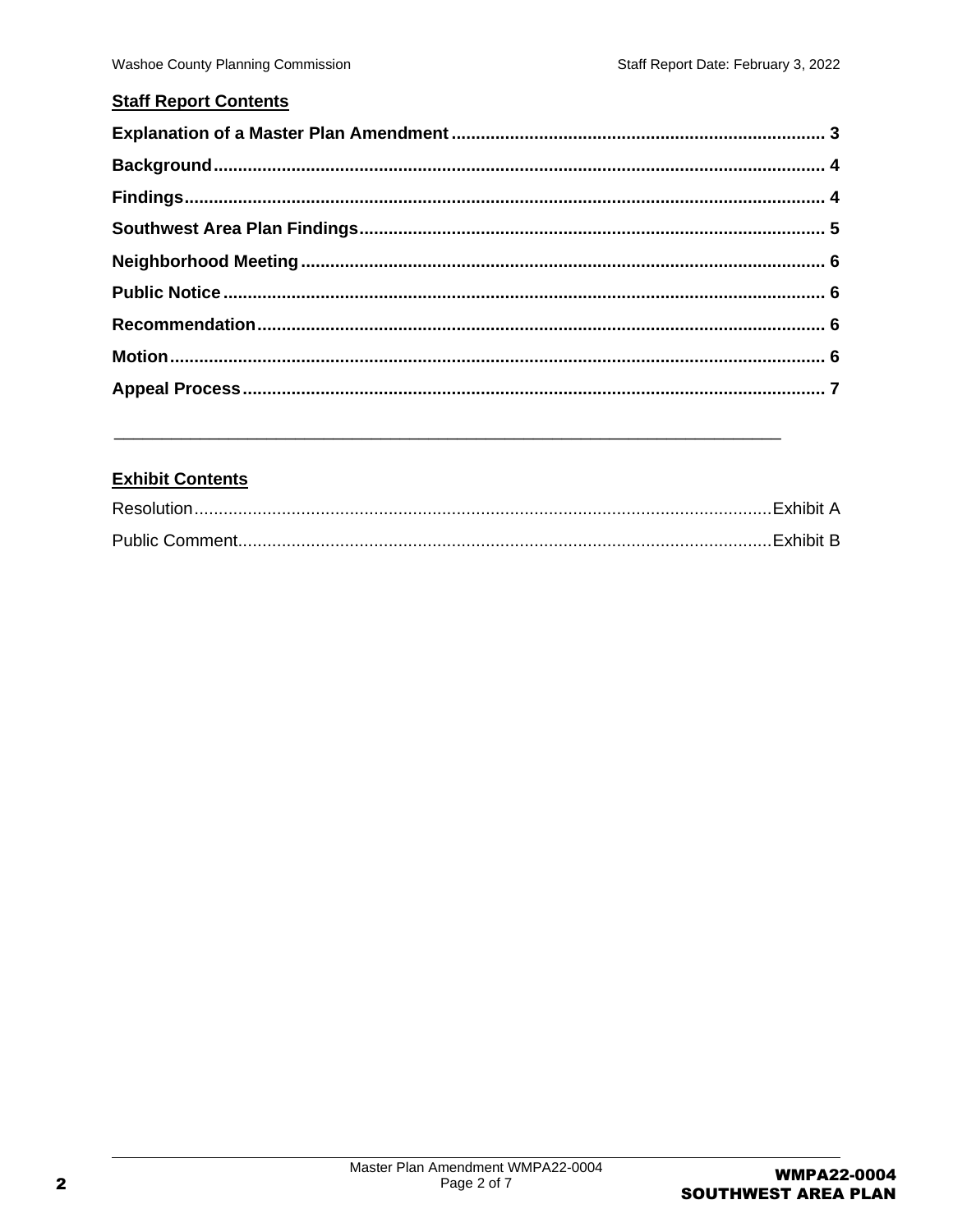### <span id="page-2-0"></span>**Explanation of a Master Plan Amendment**

The purpose of a master plan amendment application is to provide a method of review for requests to amend the master plan.

The Master Plan guides growth and development in the unincorporated areas of Washoe County, and consists of three volumes. By establishing goals and implementing those goals through policies and action programs, the Master Plan addresses issues and concerns both countywide and within each community. Master plan amendments ensure that the Master Plan remains timely, dynamic, and responsive to community values. The Washoe County Master Plan can be accessed on the Washoe County website at http://www.washoecounty.gov, select departments, planning and building, then planning documents (Master Plan, Regulatory Zone) - or it may be obtained at the front desk of the Washoe County Planning and Building Division.

**Volume One** of the master plan outlines six countywide priorities through the year 2025. These priorities are known as elements and each is summarized below. The Land Use and Transportation Element, in particular, plays a vital role in the analysis of a master plan amendment.

- Population Element.Projections of population, housing characteristics, trends in employment, and income and land use information for the County.
- Conservation Element.Information, policies and action programs, and maps necessary for protection and utilization of cultural and scenic, land, water, air and other resources.
- Land Use and Transportation Element.Information, policies and action programs, and maps defining the County's vision for development and related transportation facilities needed for the forecasted growth, and protection and utilization of resources.
- Public Services and Facilities Element.Information, policies and action programs, and maps for provision of necessary services and facilities (i.e. water, sewer, general government and public safety facilities, libraries, parks, etc.) to serve the land use and transportation system envisioned by the County.
- Housing Element.Information, policies and action programs, and maps necessary to provide guidance to the County in addressing present and future housing needs.
- Open Space and Natural Resource Management Plan Element.Information, policies and action programs, and maps providing the necessary framework for the management of natural resources and open spaces.

**Volume Two** of the Master Plan consists of 13 Area Plans, which provide detailed policies and action programs for local communities in unincorporated Washoe County relating to conservation, land use and transportation, public services and facilities information, and maps.

**Volume Three** of the Master Plan houses Specific Plans, Joint Plans and Community Plans that have been adopted by the Washoe County Board of County Commissioners. These plans provide specific guiding principles for various districts throughout unincorporated Washoe County.

Requests to amend the Master Plan may affect text and/or maps within one of the six Elements, one of the 13 Area Plans, or one of the Specific Plans or Community Plans. Master plan amendments require a change to the Master Plan and are processed in accordance with Washoe County Chapter 110 (Development Code), Article 820, *Amendment of Master Plan*.

When making a recommendation to the Washoe County Board of County Commissioners to adopt a master plan amendment, the Planning Commission must make at least three of the five findings as set forth in Washoe County Code (WCC) Section 110.820.15(d). If a military installation is required to be noticed, then an additional finding of fact pursuant to WCC Section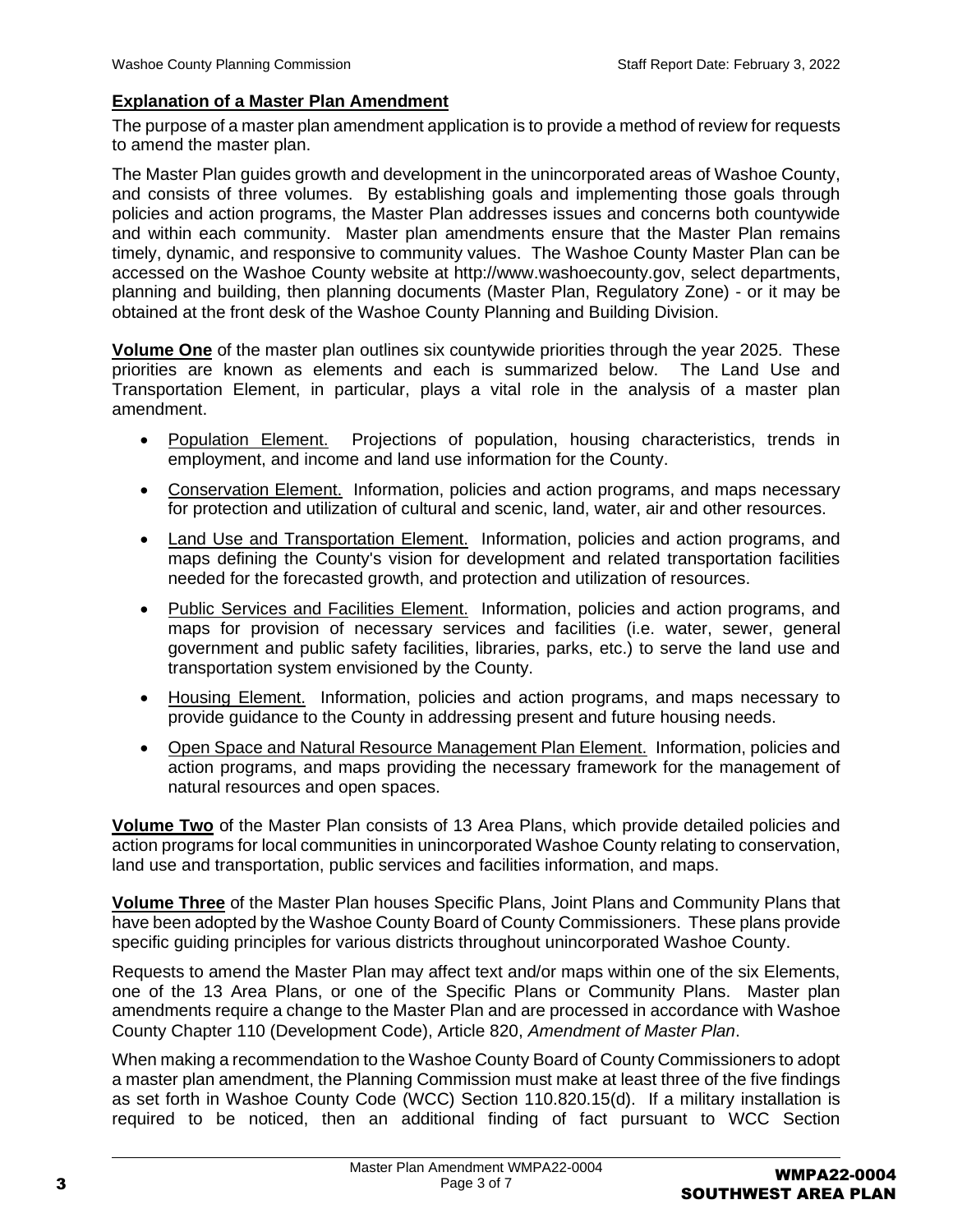110.820.15(d)(6) is required. If there are findings relating to master plan amendments contained in the Area Plan in which the subject property is located, then the Planning Commission must also make all of those findings. A recommendation to adopt the master plan amendment requires an affirmative vote of at least 2/3 of the Planning Commission's total membership.

## <span id="page-3-0"></span>**Background**

Washoe County is proposing to amend Goal One, Policies SW.1.3, SW.1.7, SW.1.8 & SW.1.9 to add Low Density Suburban-Two (LDS/2-Two units/acre) as a permitted regulatory zone within the following Suburban Character Management Areas (SCMA) of the Southwest Truckee Meadows Area Plan:

SW.1.3 - West Truckee Meadows Wildland Transition Suburban Character Management Area;

- SW.1.7- Foothill Suburban Character Management Area:
- SW.1.8 Thomas Creek Suburban Character Management Area; and
- SW.1.9 Lower Galena Suburban Character Management Area

If approved, this amendment will provide an additional zoning classification in only the SCMAs identified above. The LDS/2 standards include 30 foot setbacks from the front and rear property lines and 10 foot setbacks from the side property lines. The density requirement is 2 units per acre and the minimum lot size is 17,500 SF. Currently allowed in these SCMAs are the regulatory zones of Medium Density Suburban (MDS-3 units per acre) and Low Density Suburban (LDS- 1 unit per acre). The addition of LDS/2 would allow another zoning classification with an allowed density midway between the densities allowed by MDS and LDS. Currently, there are numerous parcels within the four identified SCMAs that would conform with the LDS/2 standards; however, these parcels are currently zoned either LDS or MDS. Adding LDS/2 would provide an option that many lots currently meet, if property owners choose to apply for a zoning amendment, while providing a new option for future parcels as 2 units per acre.

The Southwest Truckee Meadows Area Plan's Vision speaks to housing and encourages "providing a range of housing opportunities". Further, the Washoe County Master Plan's Housing Element, particularly, Policy 1.5, states the goal to: "Encourage development at higher densities where appropriate". This policy further states: "The County will utilize its higher density zoning designations to allow for the most efficient use of land that has infrastructure in place or where the installation of infrastructure is planned". The proposed amendment to add LDS/2 as a permitted regulatory zone in the four SCMAs listed above will assist with meeting Policy 1.5 of the Washoe County Master Plan. The proposed addition of LDS/2 in certain SCMAs within unincorporated Washoe County is not unique. In fact, there are several SCMAs specifically within the North Valleys Area Plan which allow the LDS/2 regulatory zone.

# <span id="page-3-1"></span>**Findings**

WCC Section 110.820.15(d) requires the Planning Commission to make at least three of the five findings of fact to recommend approval of the amendments to the Washoe County Board of County Commissioners. The following findings and staff comments on each finding are presented for the Planning Commission's consideration:

1. Consistency with Master Plan. The proposed amendment is in substantial compliance with the policies and action programs of the Master Plan.

*Staff Comment: The proposed amendment does not conflict with the policies and action programs of the Master Plan as detailed in this staff report.*

2. Compatible Land Uses. The proposed amendment will provide for land uses compatible with (existing or planned) adjacent land uses, and will not adversely impact the public health, safety or welfare.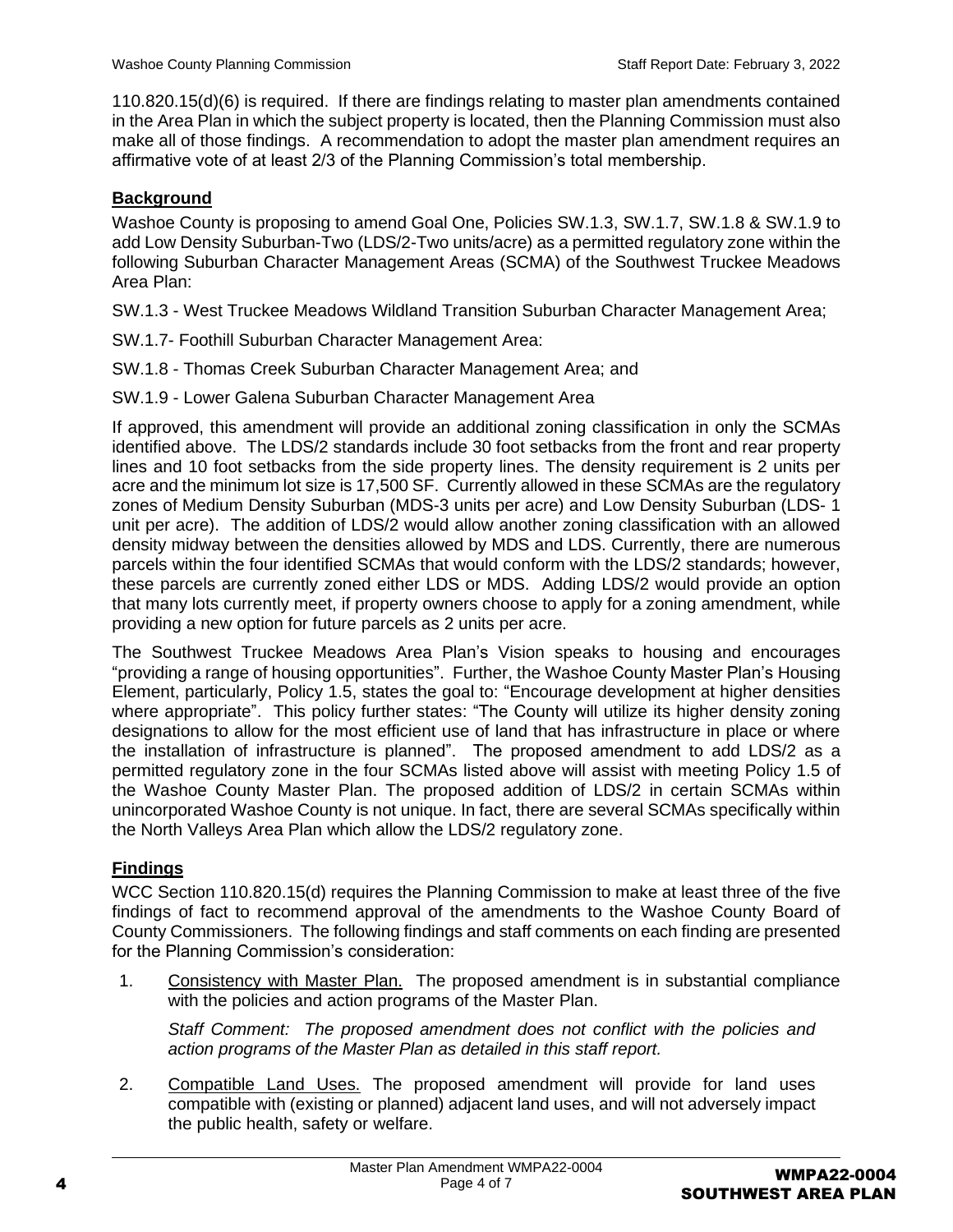*Staff Comment: There are numerous parcels compatible with LDS/2 currently within the Southwest Truckee Meadows Area Plan. The proposed change adding LDS/2 as a permitted regulatory zone within multiple SCMAs of the Southwest Truckee Meadows Area Plan will still require property owners to apply for a regulatory zone amendment if they wish their particular parcel(s) to be amended to LDS/2. Any regulatory zone amendment will be reviewed by the relevant agencies to determine if there will be any adverse impact to the public's health, safety or welfare. Additionally, the SCMAs where LDS/2 is proposed already allow MDS and LDS. LDS/2 will not be inconsistent with allowed regulatory zones.*

3. Response to Change Conditions. The proposed amendment responds to changed conditions or further studies that have occurred since the plan was adopted by the Board of County Commissioners, and the requested amendment represents a more desirable utilization of land.

*Staff Comment: The proposed amendment will allow the development of parcels with a density of 2 units per acre, which is currently not offered within the Southwest Truckee Meadows Area Plan. This will provide another type of zoning classification to better address changes in the area and offer another option for the utilization of land.*

4. Availability of Facilities. There are or are planned to be adequate transportation, recreation, utility, and other facilities to accommodate the uses and densities permitted bythe proposed Master Plan designation.

*Staff Comment: If property owners apply for a regulatory zone change to LDS/2, at that time, facilities will be assessed and will need to confirm that the appropriate services and facilities are available in the area before the LDS/2 zoning is approved.*

5. Desired Pattern of Growth. The proposed amendment will promote the desired pattern for the orderly physical growth of the County and guides development of the County based on the projected population growth with the least amount of natural resource impairment and the efficient expenditure of funds for public services.

*Staff Comment: The proposed changes will provide another regulatory zone within the Southwest Truckee Meadows Area Plan and will help with the orderly growth in the County.*

## <span id="page-4-0"></span>**Southwest Truckee Meadows Area Plan Findings**

**Goal Twenty: Amendments to the SWTM Area Plan will be for the purpose of further implementing the Vision and Character Statement, or to respond to new or changing circumstances. Amendments will conform to the SWTM Vision and Character Statement. Amendments will be reviewed against a set of criteria and thresholds that are measures of the impact on, or progress toward, the Vision and Character Statement.**

**Policies** 

- SW.20.1 In order for the Washoe County Planning Commission to recommend the approval of ANY amendment to the SWTM Area Plan, the following findings must be made:
	- a. The amendment will further implement and preserve the Vision and Character Statement.
	- b. The amendment conforms to all applicable policies of the SWTM Area Plan and the Washoe County Master Plan, and the Regional Water Management Plan.
	- c. The amendment will not conflict with the public's health, safety or welfare.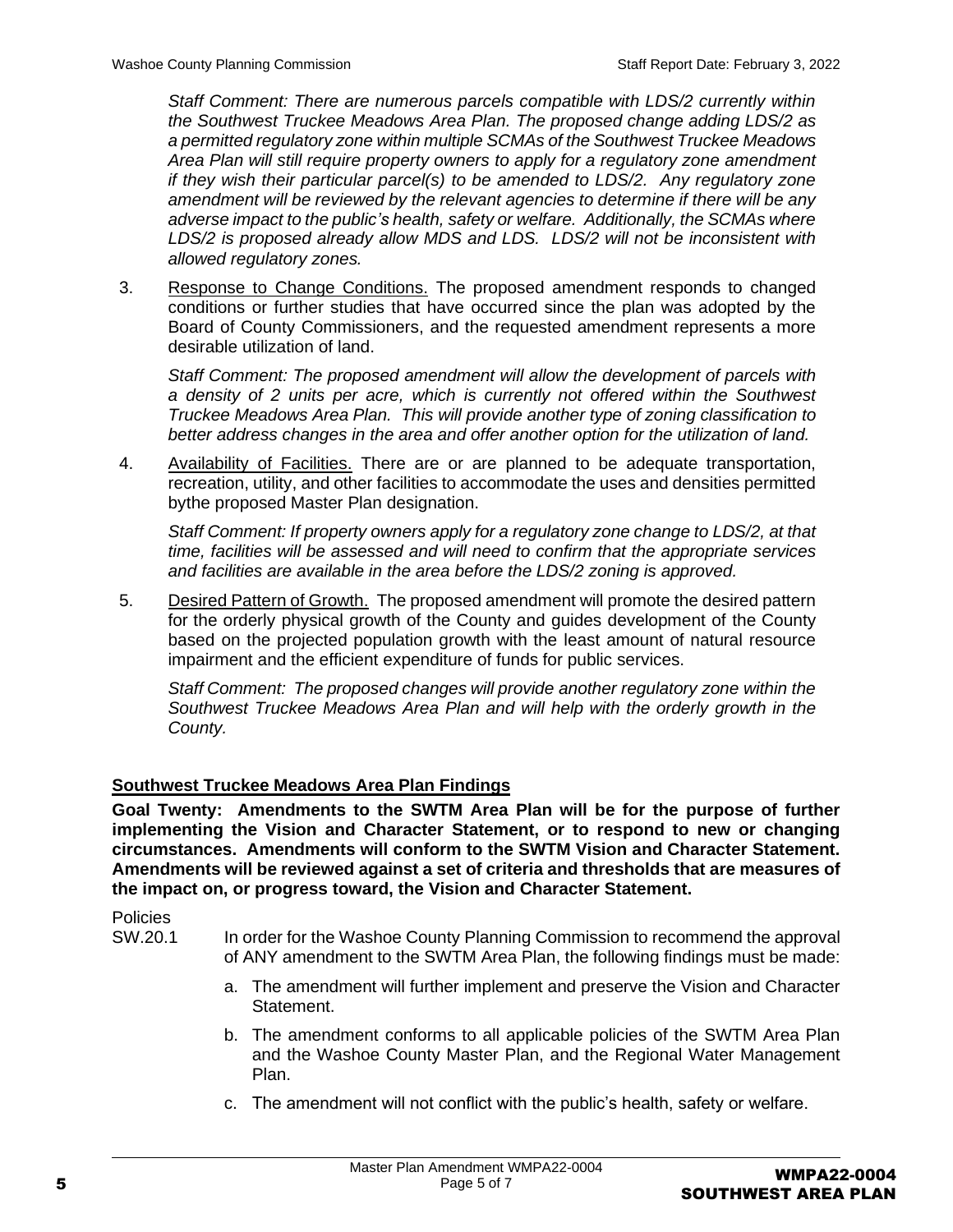*Staff Comment: The proposed amendment will continue to further the Vision and Character Statement because it contributes towards providing a range of housing opportunities. The SCMAs where LDS/2 will be added currently allow the higher density regulatory zone of medium density suburban (MDS- 3 units per acre). All proposed regulatory zone amendments will be reviewed to meet all applicable policies of the Southwest Truckee Meadows Area Plan and the Regional Water Management Plan. The amendment will help with the orderly growth within the Southwest Truckee Meadows Area Plan* and *will not conflict with the public's health, safety or welfare .*

SW.20.2 For any amendment that proposes to

- Revise the Vision and Character statement;
- Revise Goal One or its associated policies;

The Washoe County Planning Commission must find that the Department of Community Development has conducted a series of community visioning workshops with the appropriate Citizen Advisory Board (CAB) and the results of that process, including any CAB and staff recommendations, have been included and discussed in the staff analysis of the proposed amendment. Proposals to alter the boundaries of an identified character management area must be accompanied by a proposed land use change, and the land use proposal must meet all of the applicable policies of the SWTM Area Plan.

*Staff Comment: The proposed amendment was presented at a neighborhood meeting on February 2,2022. The meeting was held in person and by Zoom, with five attendees by Zoom. Staff concluded that no further meetings were needed.*

## <span id="page-5-0"></span>**Neighborhood Meeting**

NRS 278.210(2) and WCC Section 110.820.20 require a neighborhood meeting for any proposed master plan amendment. The neighborhood meeting was held at the Washoe County complex on February 2, 2022, from 5:00 p.m. to 6:00 p.m. The meeting was held in person and by Zoom and five persons attended by Zoom. Several attendees spoke in opposition of the proposed amendment, stating that they didn't what to see smaller lots. Other attendees had questions about the proposal and the location of the areas where the change would occur.

## <span id="page-5-1"></span>**Public Notice**

Notice for master plan amendments must be given in accordance with the provisions of Nevada Revised Statutes 278.210(1), as amended, and WCC Section 110.820.23. Notice was provided in a newspaper of general circulation within Washoe County at least 10 days before the public hearing date. A legal ad was placed with the Reno Gazette Journal for February 18, 2022.

### <span id="page-5-2"></span>**Recommendation**

It is recommended that the Washoe County Planning Commission adopt the resolution contained as Exhibit A to this staff report to amend the Master Plan as set forth in Master Plan Amendment Case Number WMPA22-0004. It is further recommended that the Planning Commission forward the Master Plan amendment to the Washoe County Board of County Commissioners for their consideration of adoption. The following motion is provided for your consideration:

## <span id="page-5-3"></span>**Motion**

I move that, after giving reasoned consideration to the information contained in the staff report and information received during the public hearing, the Washoe County Planning Commission adopt the resolution contained as Exhibit A to this staff report to amend the Master Plan as set forth in Master Plan Amendment Case Number WMPA22-0004 having made at least three of the five findings in Washoe County Code Section 110.820.15(d) and the required Southwest Truckee Meadows Area Plan findings. I further move to certify the resolution and the proposed Master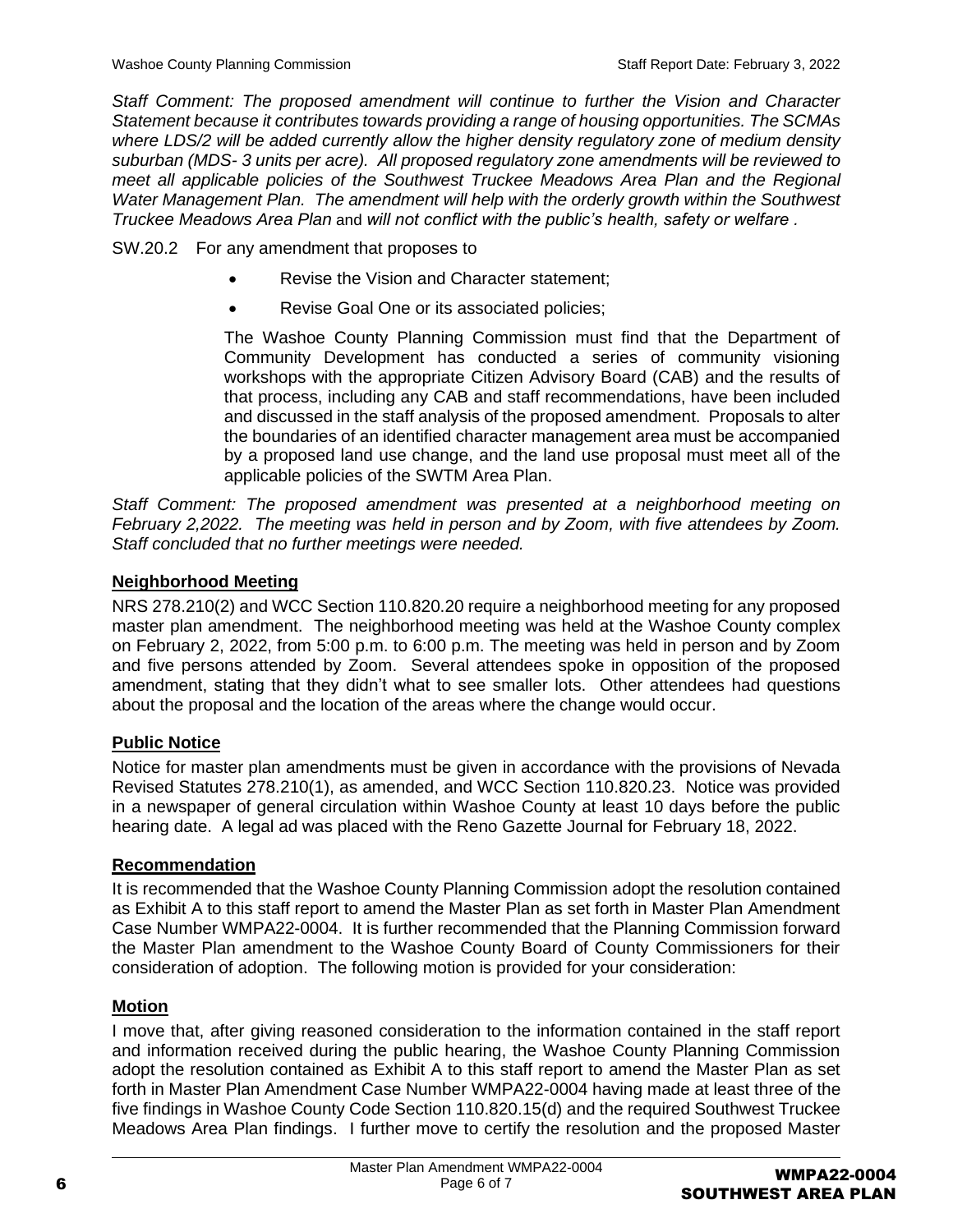Plan Amendments in WMPA22-0004 as set forth in this staff report for submission to the Washoe County Board of County Commissioners and authorize the chair to sign the resolution on behalf of the Planning Commission.

- 1. Consistency with Master Plan. The proposed amendment is in substantial compliance with the policies and action programs of the Master Plan.
- 2. Compatible Land Uses. The proposed amendment will provide for land uses compatible with (existing or planned) adjacent land uses, and will not adversely impact the public health, safety or welfare.
- 3. Response to Change Conditions. The proposed amendment responds to changed conditions or further studies that have occurred since the plan was adopted by the Board of County Commissioners, and the requested amendment represents a more desirable utilization of land.
- 4. Availability of Facilities. There are or are planned to be adequate transportation, recreation, utility, and other facilities to accommodate the uses and densities permitted by the proposed Master Plan designation.
- 5. Desired Pattern of Growth. The proposed amendment will promote the desired pattern for the orderly physical growth of the County and guides development of the County based on the projected population growth with the least amount of natural resource impairment and the efficient expenditure of funds for public services.

## <span id="page-6-0"></span>**Appeal Process**

Planning Commission action will be effective 10 calendar days after the written decision is filed with the Secretary to the Planning Commission and mailed to the original applicant, unless the action is appealed to the Washoe County Board of County Commissioners, in which case the outcome of the appeal shall be determined by the Washoe County Board of County Commissioners. Any appeal must be filed in writing with the Planning and Building Division within 10 calendar days from the date the written decision is filed with the Secretary to the Planning Commission and mailed to the original applicant.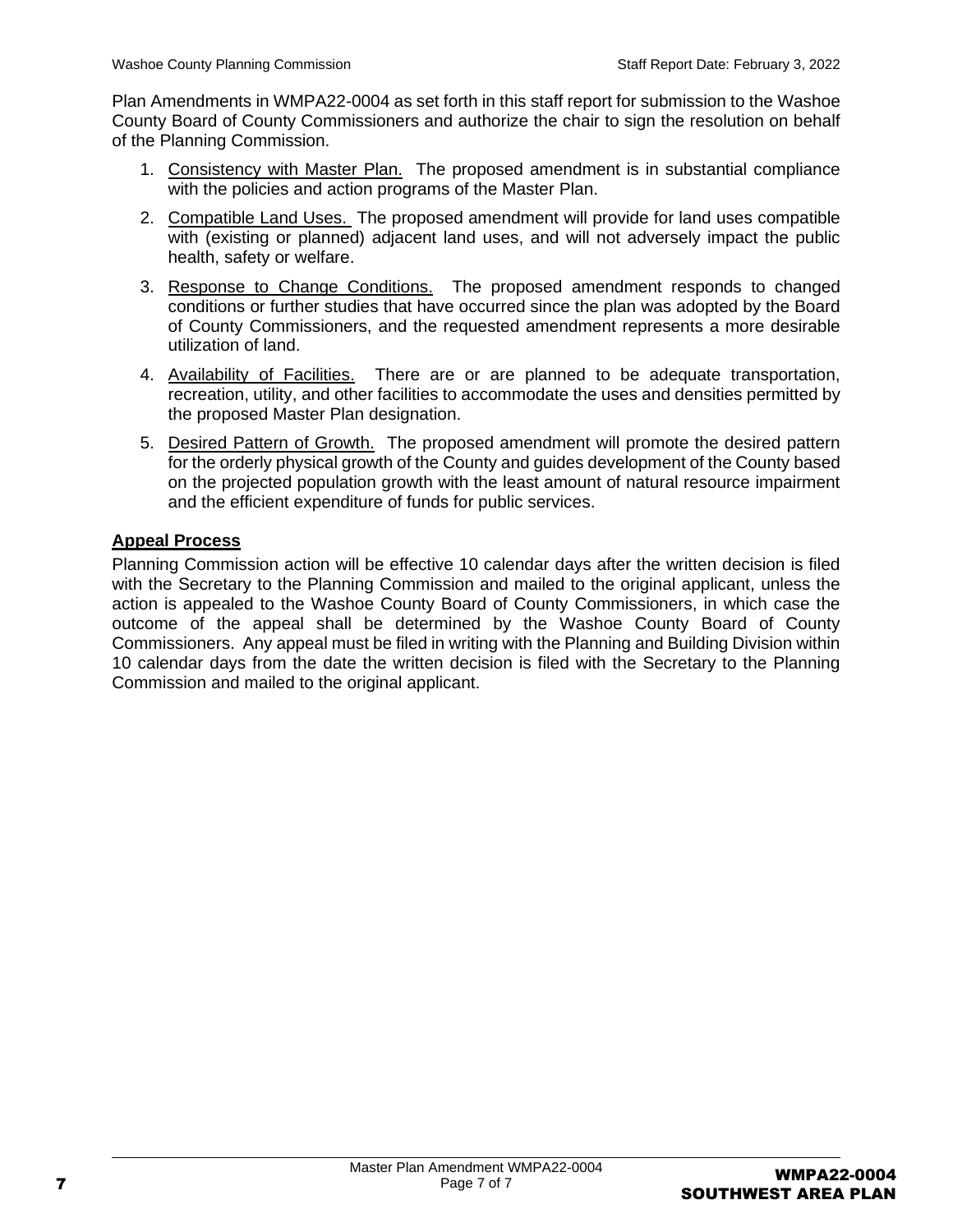

### **RESOLUTION OF THE WASHOE COUNTY PLANNING COMMISSION**

### **ADOPTING AMENDMENTS TO THE WASHOE COUNTY MASTER PLAN, SOUTHWEST TRUCKEE MEADOWS AREA PLAN (WMPA22-0004) LAND USE, GOAL ONE, POLICIES SW.1.3, SW.1.7, SW.1.8 AND SW.1.9, BY ADDING LOW DENSITY SUBURBAN-TWO (LDS/2) AS A PERMISSIBLE REGULATORY ZONE IN THE WEST TRUCKEE MEADOWS WILDLAND TRANSITION SUBURBAN CHARACTER MANAGEMENT AREA (SCMA), FOOTHILL SCMA, THOMAS CREEK SCMA AND LOWER GALENA SCMA, AND RECOMMENDING ITS ADOPTION TO THE BOARD OF COUNTY COMMISSIONERS**

### Resolution Number 22-03

Whereas, Master Plan Amendment Case Number WMPA22-0004 came before the Washoe County Planning Commission for a duly noticed public hearing on March 1, 2022; and

Whereas, the Washoe County Planning Commission heard public comment and input from both staff and the public regarding the proposed master plan amendments; and

Whereas, the Washoe County Planning Commission gave reasoned consideration to the information it received regarding the proposed master plan amendments;

Whereas, the Washoe County Planning Commission has made the following findings necessary to support adoption of the proposed Master Plan Amendment Case Number WMPA22-0004, as set forth in NRS Chapter 278 and Washoe County Code Chapter 110 (Development Code), Article 820:

#### Washoe County Code Section 110.820.15 (d) Master Plan Amendment Findings

- 1. Consistency with Master Plan. The proposed amendment is in substantial compliance with the policies and action programs of the Master Plan.
- 2. Compatible Land Uses. The proposed amendment will provide for land uses compatible with (existing or planned) adjacent land uses, and will not adversely impact the public health, safety or welfare.
- 3. Response to Change Conditions. The proposed amendment responds to changed conditions or further studies that have occurred since the plan was adopted by the Board of County Commissioners, and the requested amendment represents a more desirable utilization of land.
- 4. Availability of Facilities. There are or are planned to be adequate transportation, recreation, utility, and other facilities to accommodate the uses and densities permitted by the proposed Master Plan designation.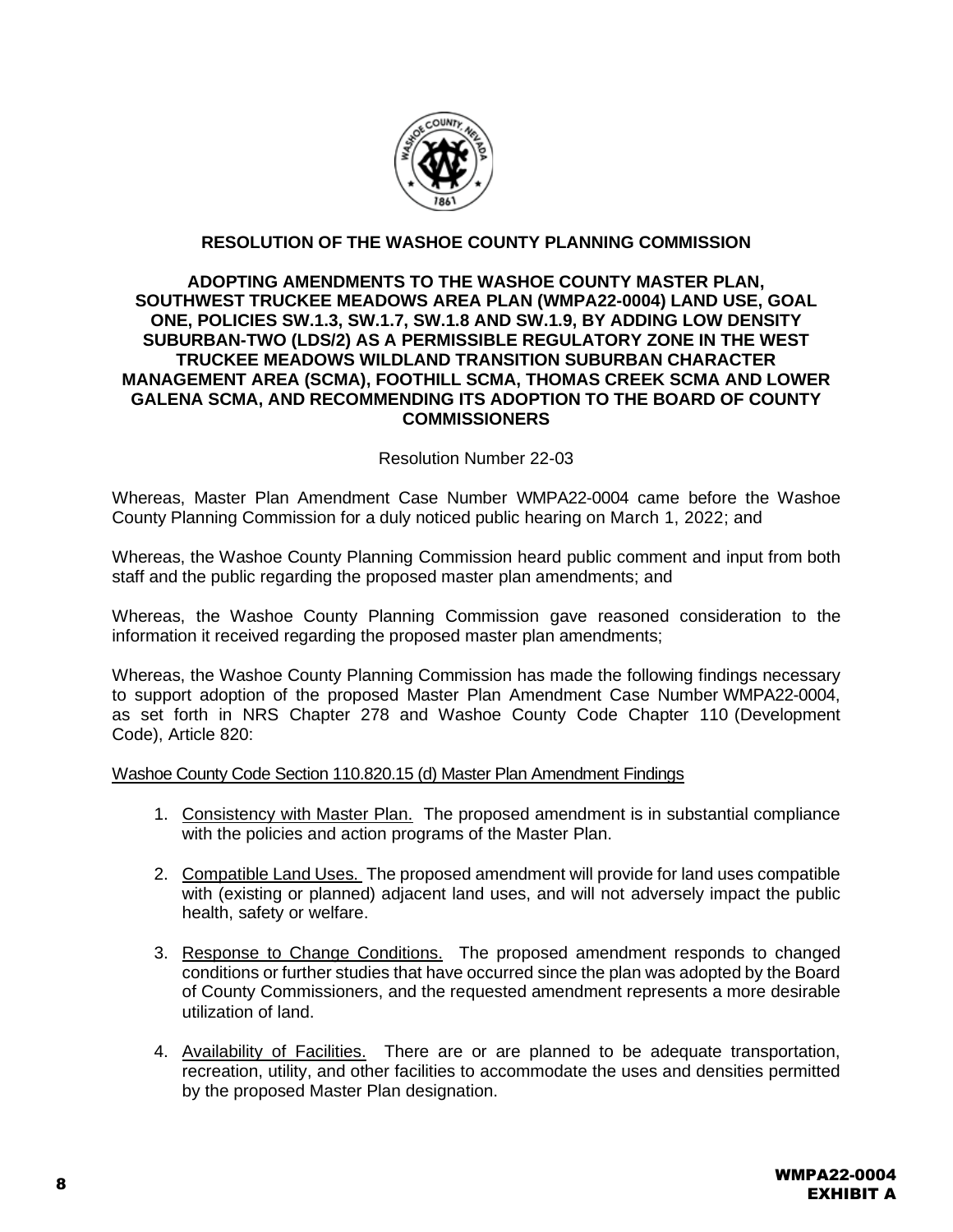5. Desired Pattern of Growth. The proposed amendment will promote the desired pattern for the orderly physical growth of the County and guides development of the County based on the projected population growth with the least amount of natural resource impairment and the efficient expenditure of funds for public services.

#### Southwest Area Plan Required Findings

Goal Twenty: Amendments to the SWTM Area Plan will be for the purpose of further implementing the Vision and Character Statement, or to respond to new or changing circumstances. Amendments will conform to the SWTM Vision and Character Statement. Amendments will be reviewed against a set of criteria and thresholds that are measures of the impact on, or progress toward, the Vision and Character Statement.

Now, therefore, be it resolved that pursuant to NRS 278.210(3):

(1) subject to approval by the Washoe County Board of County Commissioners and a finding of conformance with the Truckee Meadows Regional Plan, the Washoe County Planning Commission does hereby adopt Master Plan Amendment Case Number WMPA22-0004, comprised of amendments as included in Exhibit A to this resolution, descriptive matter and other matter intended to constitute the amendments as submitted at the public hearing noted above; and

A certified copy of this resolution shall be submitted to the Board of County Commissioners and any appropriate reviewing agencies in accordance with NRS 278.220.

ADOPTED on March 1, 2022

WASHOE COUNTY PLANNING COMMISSION

ATTEST:

Trevor Lloyd, Secretary **Francine Donshick, Chair** 

Attachment: Exhibit A – Southwest Area Plan, Goal 1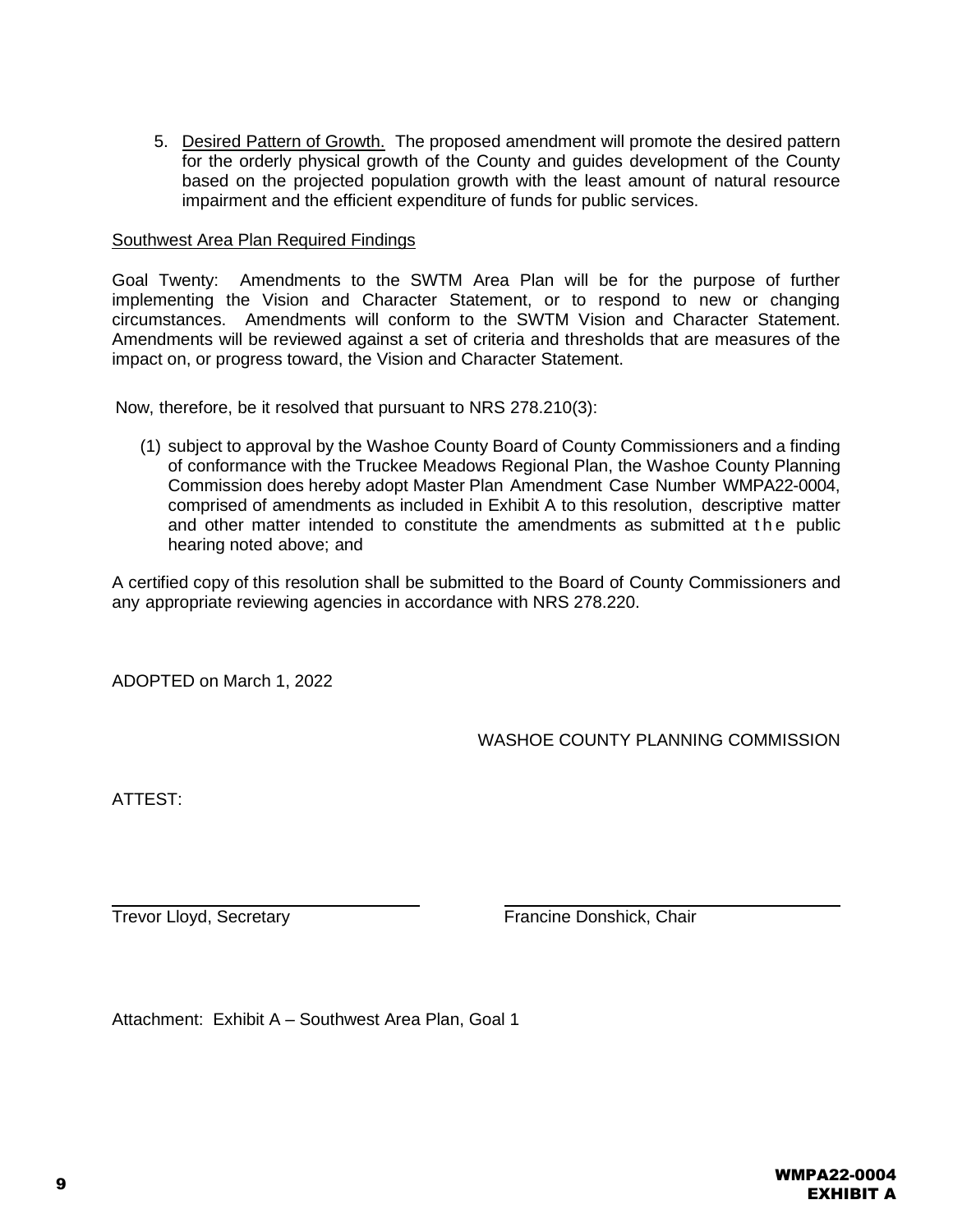### **Exhibit A, WMPA22-0004**

**Goal One: The pattern of land use designations and the specific allowed land uses in the Southwest Truckee Meadows Area Plan will implement the community character described in the Character Statement.**

**Policies**

- SW.1.1 The Southwest Truckee Meadows Character Management Plan map shall identify the West Truckee Meadows Wildland Transition Suburban Character Management Area, ArrowCreek Wildland Transition Suburban Character Management Area, Timberline Wildland Transition Suburban Character Management Area, Lakeside/Holcomb Suburban Character Management Area, Foothill Suburban Character Management Area, Thomas Creek Suburban Character Management Area, Lower Galena Suburban Character Management Area, and the Mt. Rose Wildland Open Space Rural Character Management Area.
- SW.1.2 Policy Growth Level: In order to manage the conservation of the Southwest Truckee Meadows distinctive character, future amendments to this plan which seek to intensify growth opportunities should be limited. All requests to intensify existing land uses will be carefully reviewed for their potential impact to the sustainable management of the area's natural resources, including but not limited to water and wildlife habitat. The resource management policies and procedures articulated in this plan are intended to ensure that all growth in the Southwest Truckee Meadows planning area occurs within the limits of sustainable resource management.
- SW.1.3 The following Regulatory Zones are permitted within the West Truckee Meadows Wildland Transition Suburban Character Management Area:
	- a. General Rural (GR One unit per 40 acres).
	- b. Low Density Rural (LDR One unit per 10 acres).
	- c. Medium Density Rural (MDR One unit per 5 acres).
	- d. High Density Rural (HDR One unit per 2.5 acres).
	- e. Medium Density Suburban (MDS Three units per 1 acre) Limited to the areas designated MDS as of the effective date of this plan.
	- f. **Low Density Suburban-Two (LDS/2 – Two units/acre).**
	- g. Low Density Suburban (LDS One unit per 1 acre).
	- h. Neighborhood Commercial (NC).
	- i. Open Space (OS).
	- j. Public/Semi-public Facilities (PSP).
	- k. Parks and Recreation (PR).
- SW.1.4 The following Regulatory Zones are permitted within the ArrowCreek Wildland Transition Suburban Character Management Area:
	- a. General Rural (GR One unit per 40 acres).
	- b. Low Density Rural (LDR One unit per 10 acres).
	- c. Medium Density Rural (MDR One unit per 5 acres).
	- d. Low Density Suburban (LDS One unit per 1 acre)
	- e. Public/Semi-public Facilities (PSP).
	- f. Parks and Recreation (PR).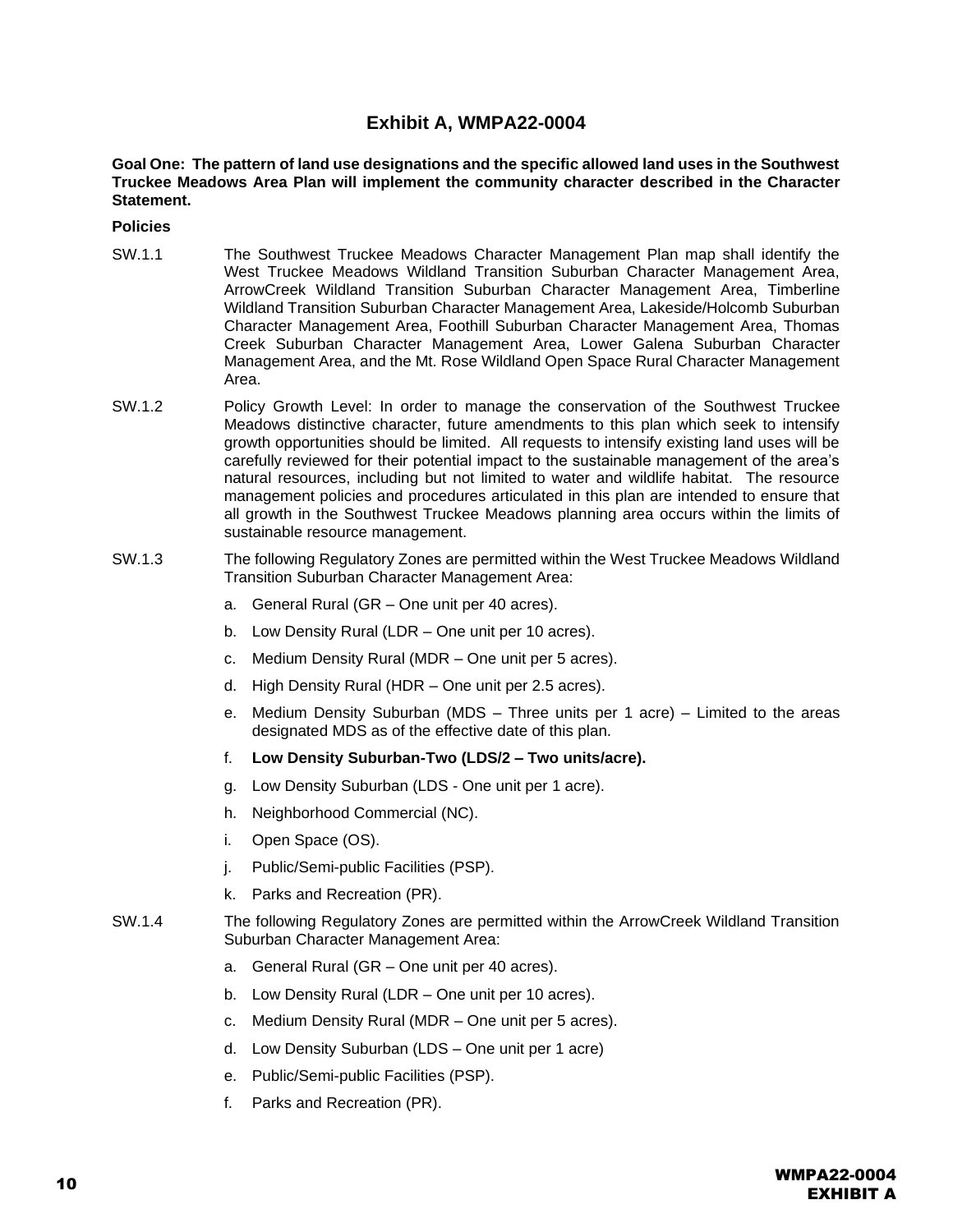|        | h. | Open Space (OS).                                                                                                              |
|--------|----|-------------------------------------------------------------------------------------------------------------------------------|
|        | i. | High Density Rural (HDR) – Limited to the areas designated HDR as of the effective<br>date of this plan.                      |
| SW.1.5 |    | The following Regulatory Zones are permitted within the Timberline Wildland Transition<br>Suburban Character Management Area: |
|        | а. | General Rural (GR - One unit per 40 acres).                                                                                   |
|        | b. | Public/Semi-public Facilities (PSP).                                                                                          |
|        | c. | Parks and Recreation (PR).                                                                                                    |
|        | d. | Open Space (OS).                                                                                                              |
|        | е. | High Density Rural (HDR) Limited to the areas designated HDR as of the effective date<br>of this plan.                        |
| SW.1.6 |    | The following Regulatory Zones are permitted within the Lakeside/Holcomb Suburban<br><b>Character Management Area:</b>        |
|        | a. | General Rural (GR - One unit per 40 acres).                                                                                   |
|        | b. | Low Density Rural (LDR - One unit per 10 acres).                                                                              |
|        | c. | Medium Density Rural (MDR - One unit per 5 acres).                                                                            |
|        | d. | Public/Semi-public Facilities (PSP).                                                                                          |
|        | е. | Parks and Recreation (PR).                                                                                                    |
|        | f. | Open Space (OS).                                                                                                              |
|        | g. | Low Density Suburban (LDS - One unit per 1 acre).                                                                             |
|        | h. | High Density Rural (HDR – One unit per 2.5 acres).                                                                            |
| SW.1.7 |    | The following Regulatory Zones are permitted within the Foothill Suburban Character<br>Management Area:                       |
|        | а. | Open Space (OS).                                                                                                              |
|        | b. | Parks and Recreation (PR).                                                                                                    |
|        | c. | General Rural (GR).                                                                                                           |
|        | d. | Low Density Suburban (LDS - One unit per 1 acre).                                                                             |
|        | е. | Low Density Suburban-Two (LDS/2 - Two units/acre).                                                                            |
|        | f. | Medium Density Suburban (MDS - Three units per 1 acre).                                                                       |
|        | g. | Public and Semi-public facilities (PSP).                                                                                      |
| SW.1.8 |    | The following Regulatory Zones are permitted within the Thomas Creek Suburban<br><b>Character Management Area:</b>            |
|        | а. | Open Space (OS).                                                                                                              |
|        | b. | Parks and Recreation (PR).                                                                                                    |
|        | c. | General Rural (GR).                                                                                                           |
|        | d. | High Density Rural (HDR – One unit per 2.5 acres).                                                                            |
|        | е. | Low Density Suburban (LDS - One unit per 1 acre).                                                                             |
|        | f. | Low Density Suburban-Two (LDS/2 - Two units/acre).                                                                            |
|        | g. | Medium Density Suburban (MDS - Three units per 1 acre).                                                                       |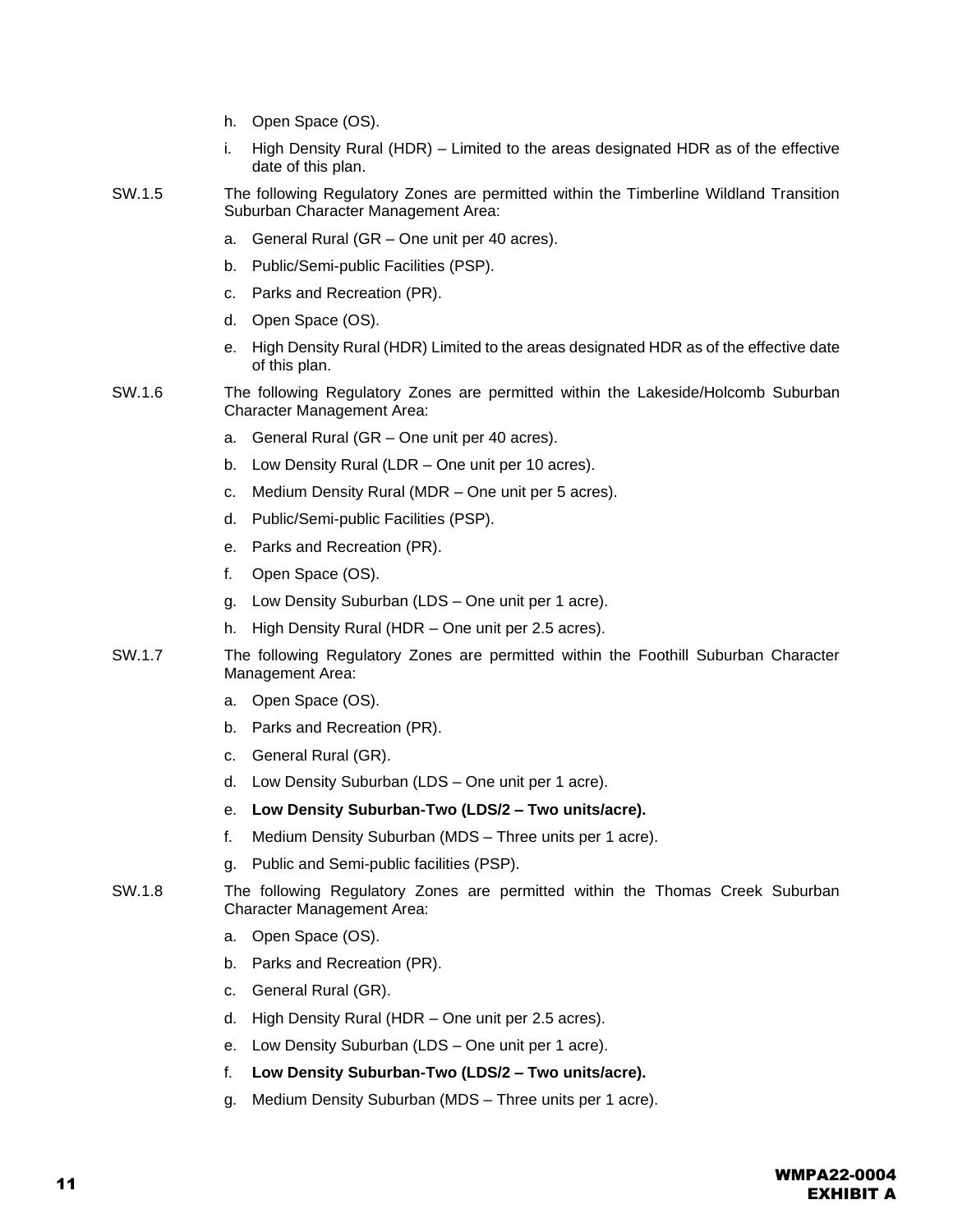- h. Public and Semi-public facilities (PSP).
- SW.1.9 The following Regulatory Zones are permitted within the Lower Galena Suburban Character Management Area:
	- a. Open Space (OS).
	- b. Parks and Recreation (PR).
	- c. General Rural (GR).
	- d. Low Density Suburban (LDS One unit per 1 acre).
	- e. **Low Density Suburban-Two (LDS/2 – Two units/acre).**
	- f. Medium Density Suburban (MDS Three units per 1 acre).
	- g. Public and Semi-public facilities (PSP).
- SW.1.10 The following Regulatory Zones are permitted within the Mt. Rose Wildland Open space Rural Character Management Area:
	- a. Open Space (OS).
	- b. Parks and Recreation (PR).
	- c. Public and Semi-public facilities (PSP).
- SW.1.11 This plan shall be interpreted to ensure that all existing entitlements as of the adoption of this plan are fully recognized.
- SW.1.12 Requests to intensify existing land uses in and around the West Truckee Meadows Wildland Transition Suburban Character Management Area shall be reviewed for potential impacts to the scenic value of the Fourth Street/I-80/Truckee River corridor.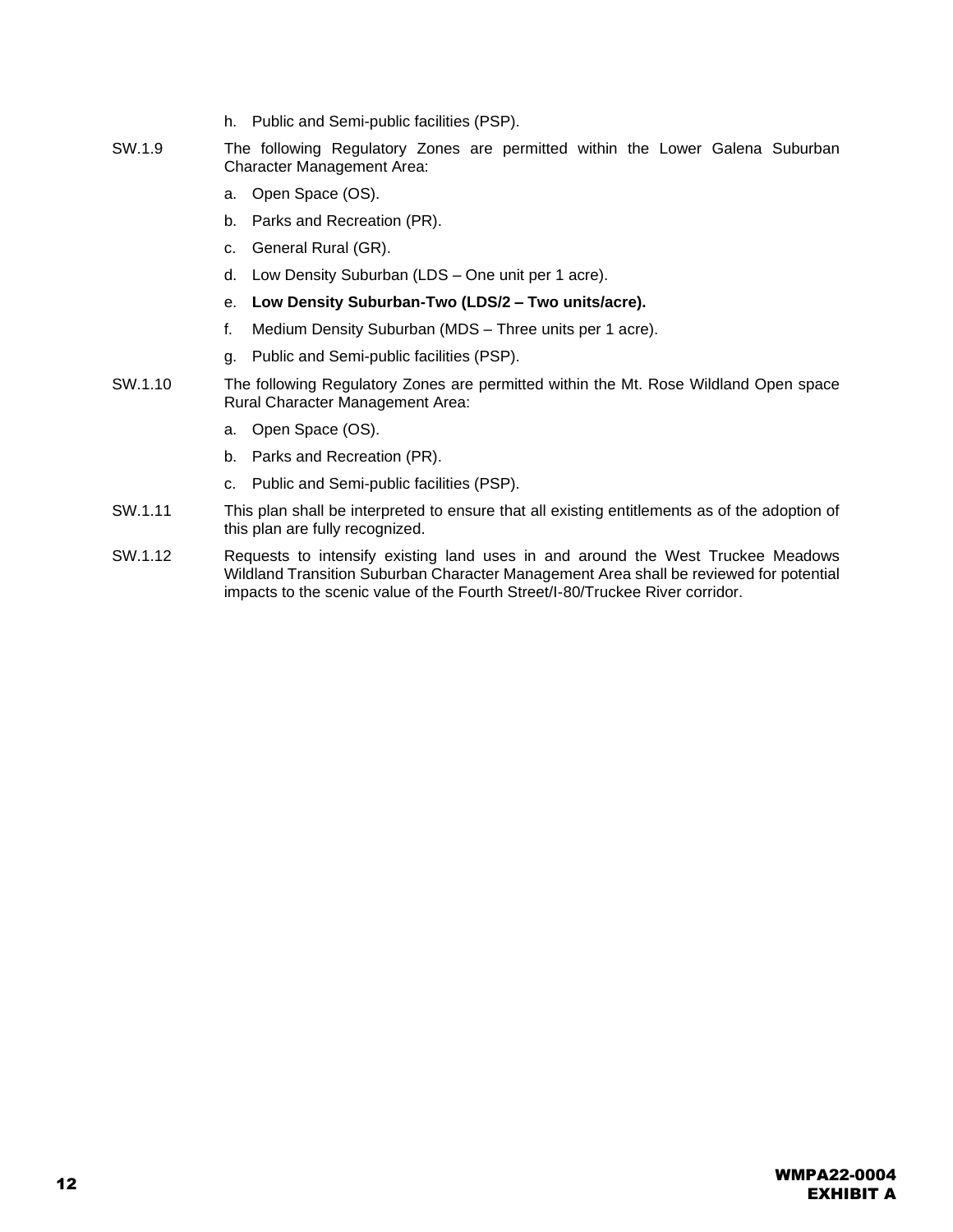Ms. Olander,

Please record and report my opposition to the proposal to amend the Southwest Area Plan to add a zoning designation of "Low Density Suburban 2". I have the following concerns.

- Higher density zoning will detract from the quality of life for existing residents and may affect property values.
- The county has been irresponsible in the approval of developments to the detriment of the character of this area. Some of these developments undermine public safety to a egregious degree. Adding a higher-density zoning category will only enable an expansion of the county's irresponsibility.
- Under existing zoning, there are buildable lots to support more than 20 years of anticipated growth in Washoe County. The addition of the Low Density Suburban 2 zoning category is not needed.

Please relay my opposition to WMPA22-0004.

Sincerely,

Laura Hill Temmerman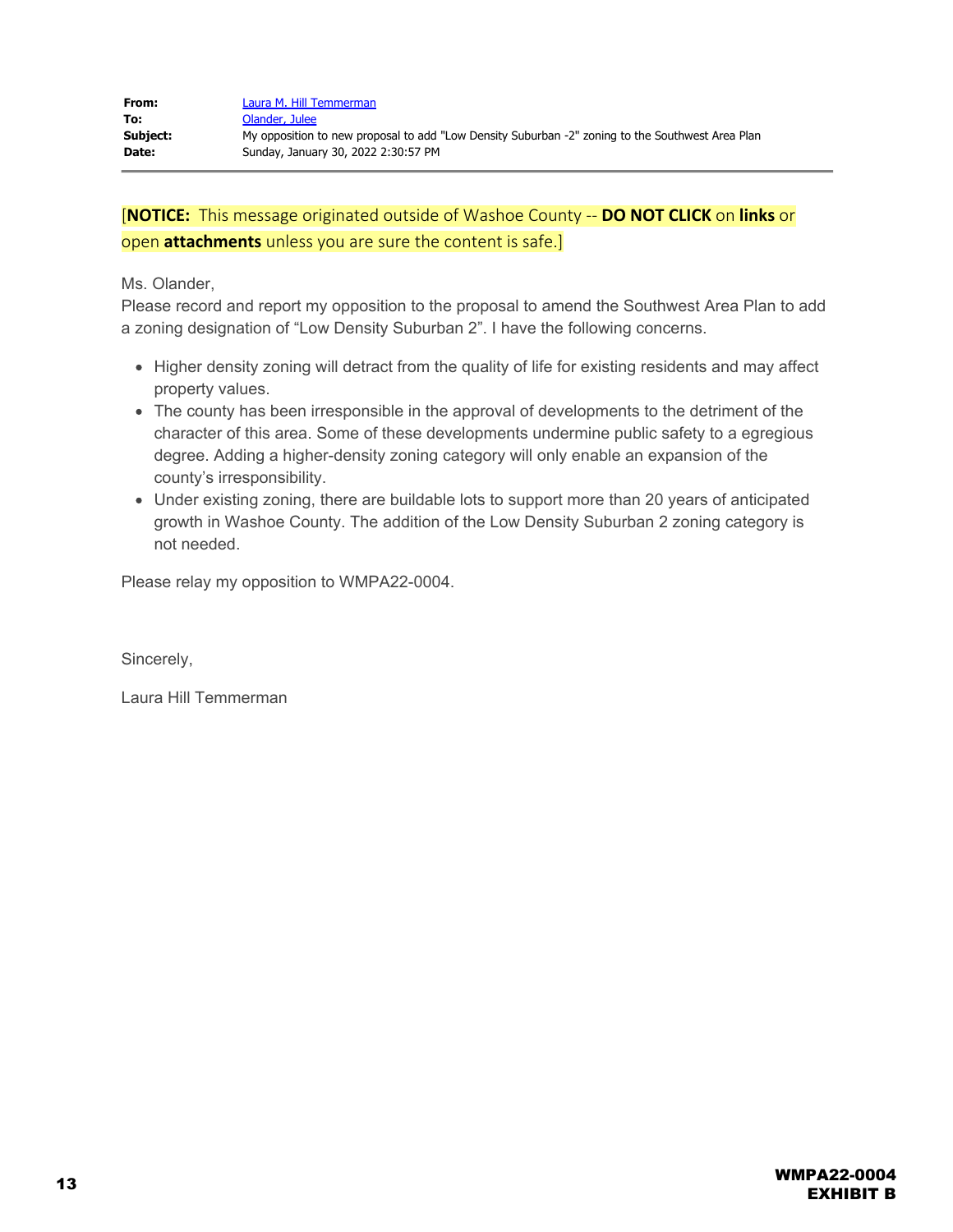Ms. Olander,

Please record and report my opposition to the proposal to amend the Southwest Area Plan to add a zoning designation of "Low Density Suburban 2". I have the following concerns.

- Higher density zoning will detract from the quality of life for existing residents and may affect property values.
- The county has been irresponsible in the approval of developments to the detriment of the character of this area. Some of these developments undermine public safety to a scandalous degree. Adding a higher-density zoning category will only enable an expansion of the county's malfeasance.
- Under existing zoning, there are buildable lots to support more than 20 years of anticipated growth in Washoe County. The addition of the LDS-2 zoning category is not needed.

I ask you to relay my opposition to WMPA22-0004.

Thank You, John Willman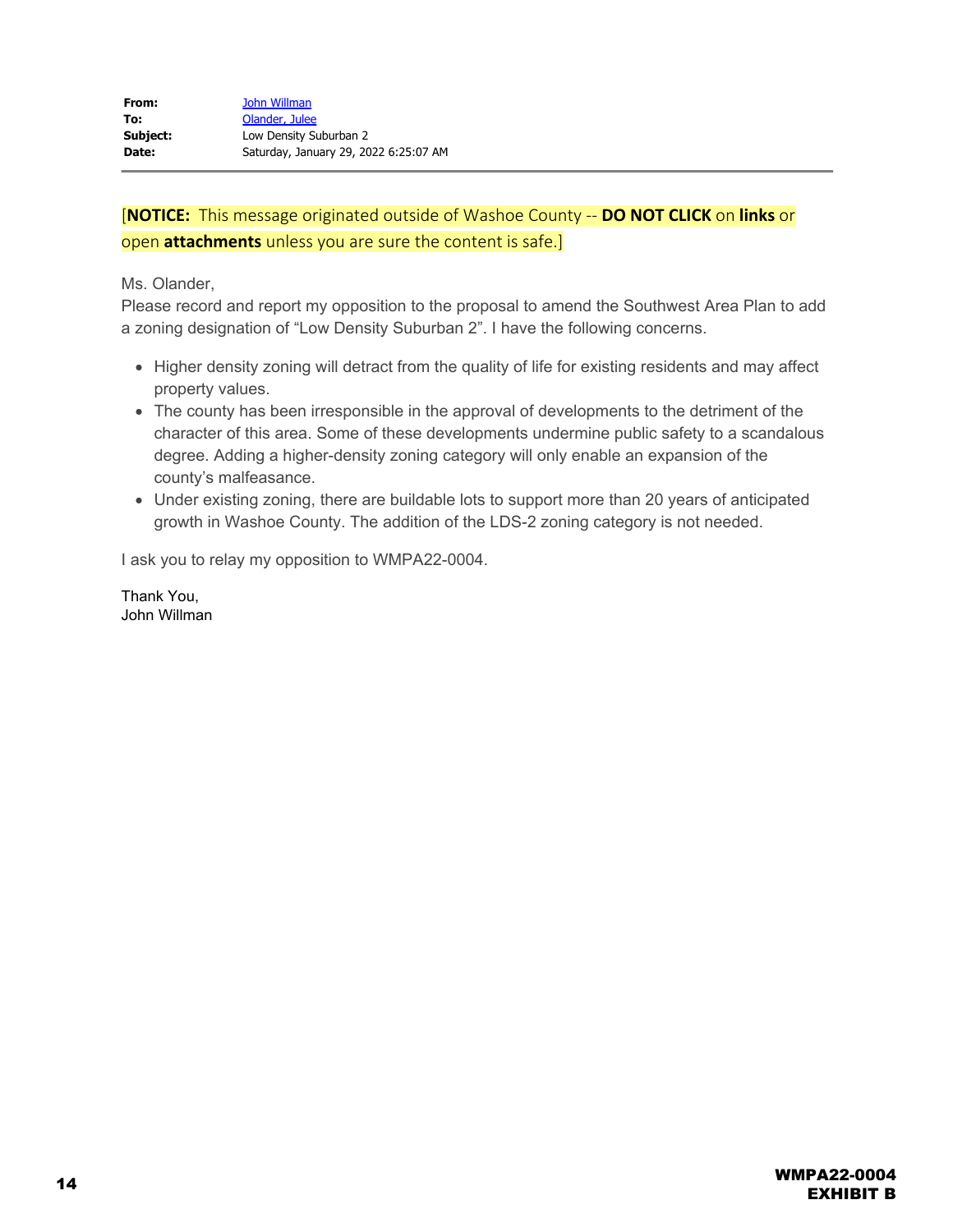Dear Ms. Olander,

I have been doing my research on new developments in the Reno area for many years and here are my observations to deny more developments in Washoe County and Reno proper until safety and infrastructure are in place.

1. Build your emergency infrastructure (fire, ambulance, water, power, roads, emergency exits, etc. We have a community that has been built above our subdivision and there is one road in/out through our community. The powers that be put in bollards to access a water tower and to a nearby community that is resisting other communities to use but no one knows who has the key or combinations, even the fire department.

2. Massive, uncontrolled development puts stress on existing neighbors and businesses. Will the folks who live in these tiny, compact subdivisions have access to public transportation, schools with adequate space, safety, health care, etc?

3. Will the developer be held responsible to provide water and utilities in a timely manner when home buyers move in and/or not sell until all/most utilities are in place for home owners.

4. Have you given thought to how children will safely have recreation opportunities to release pent-up energy? Or will this be a future slum?

5. Did you do your homework about wildlife migration areas, winter refuge, crossing streets, etc?

6. Will there be adequate, safe sidewalks for this community?

7. Have you looked at how the development has been designed to be accessible to fire trucks, ambulances, utility trucks, moving vans, school buses?

8. Will this developer contribute substantial money to build a new school, equipped and staffed so that children who move to the area can transition easily or will it be rezoned, cram-pack and disrupt family lives yet again?

It doesn't take a rocket-scientist mentality to figure these things out and to make better decisions for responsible planning but it is easy to be feckless and take the simple way out. I ask you to relay my stringent opposition to WMPA22-0004.

Barbara Fenne Reno, Nevada 89523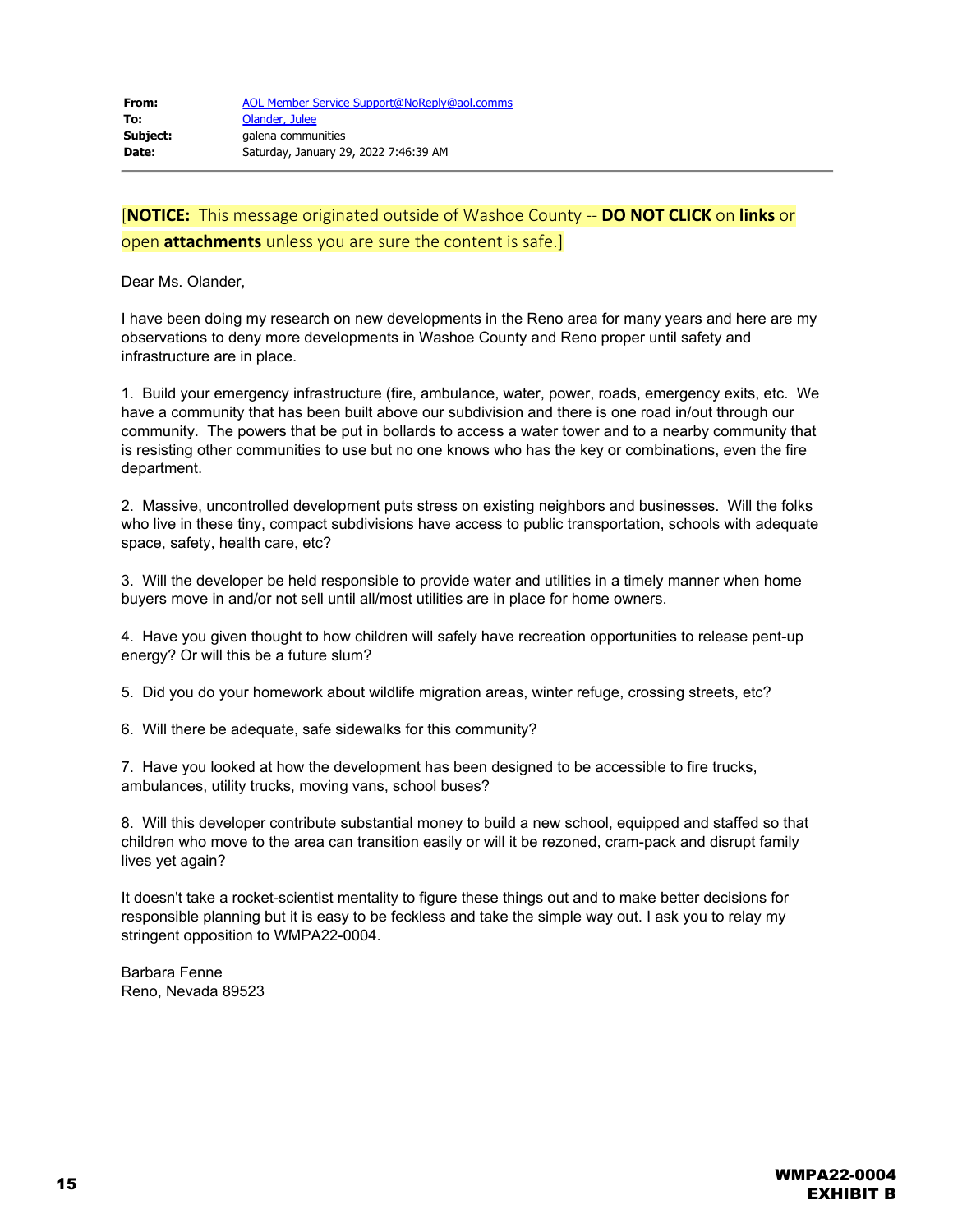Ms. Olander,

Please record and report my opposition to the proposal to amend the Southwest Area Plan to add a zoning designation of "Low Density Suburban 2". I have the following concerns.

- · Higher density zoning will detract from the quality of life for existing residents and may affect property values.
- · The county has been irresponsible in the approval of developments to the detriment of the character of this area. Some of these developments undermine public safety to a scandalous degree. Adding a higher-density zoning category will only enable an expansion of the county's malfeasance.
- · Under existing zoning, there are buildable lots to support more than 20 years of anticipated growth in Washoe County. The addition of the LDS-2 zoning category is not needed.

I ask you to relay my opposition to WMPA22-0004.

Susan Gulas gulasreno@charter.net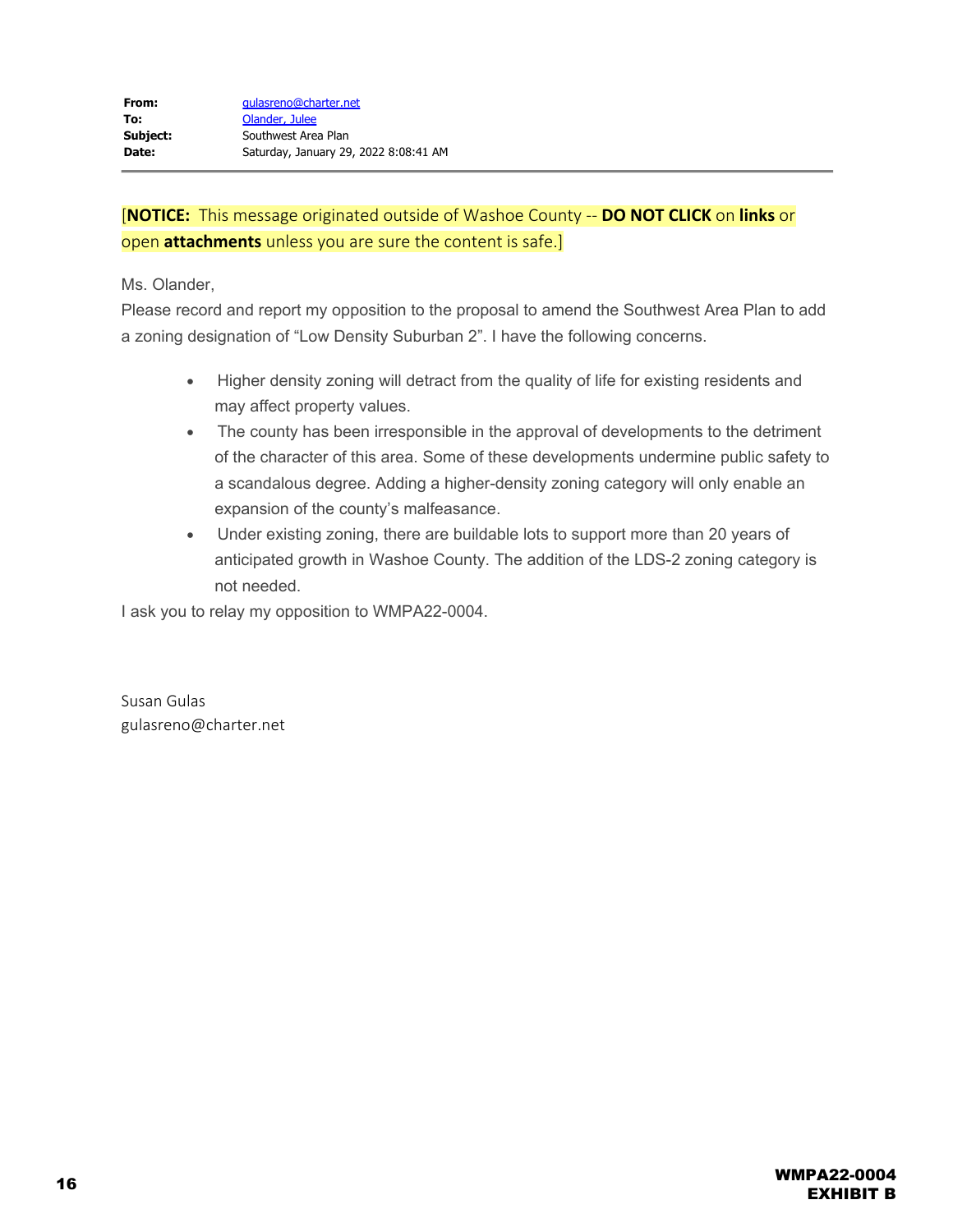Ms. Olander,

Please record and report my opposition to the proposal to amend the Southwest Area Plan to add a zoning designation of "Low Density Suburban 2". I have the following concerns.

- Higher density zoning will detract from the quality of life for existing residents and may affect property values.
- The county has been irresponsible in the approval of developments to the detriment of the character of this area. Some of these developments undermine public safety to a scandalous degree. Adding a higher-density zoning category will only enable an expansion of the county's malfeasance.
- Under existing zoning, there are buildable lots to support more than 20 years of anticipated growth in Washoe County. The addition of the LDS-2 zoning category is not needed.

Cheryl La Fond 5505 Goldenrod Dr Reno, NV 89511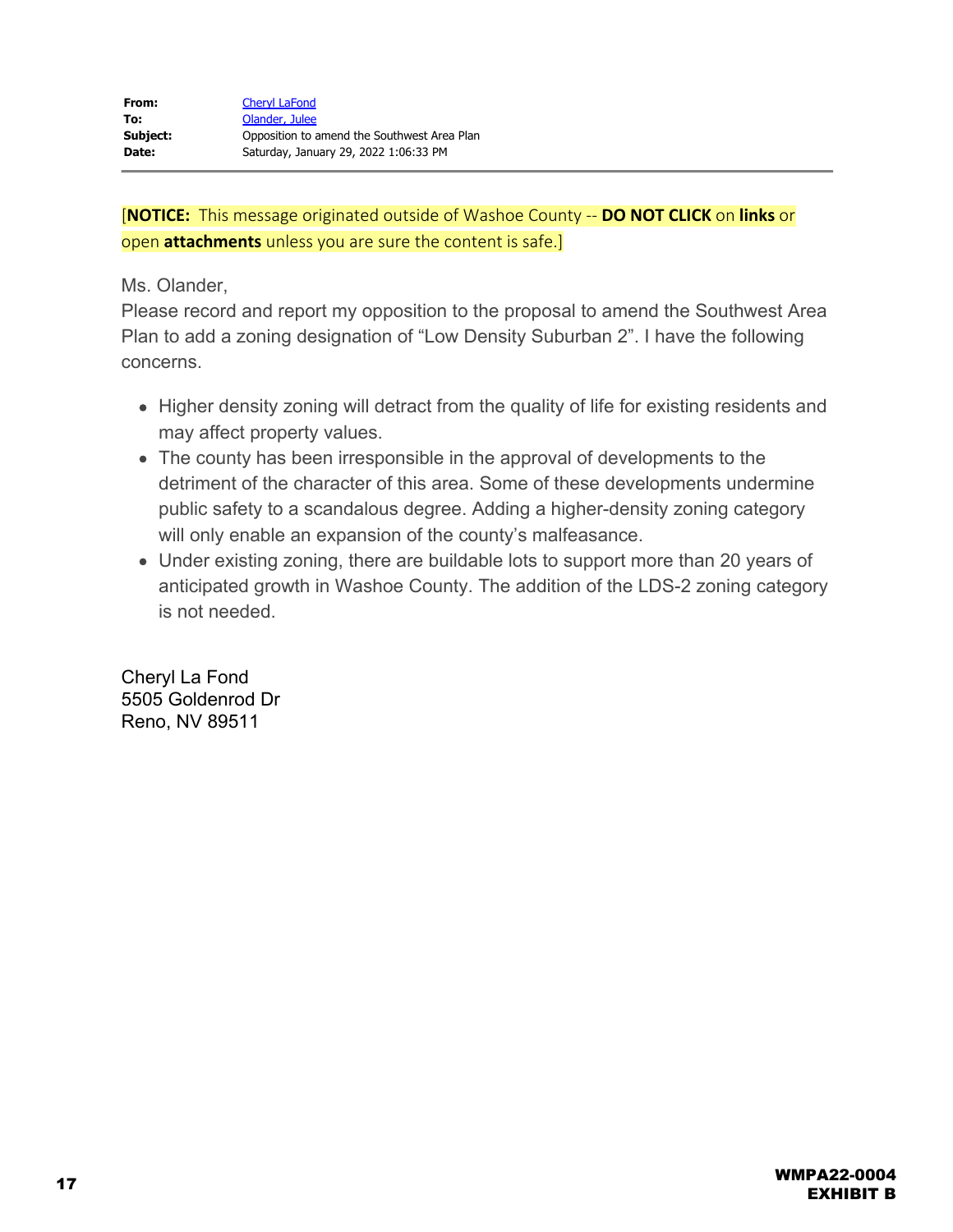County planning department,

Please record and report my opposition to the proposal to amend the Southwest Area Plan to add a zoning designation of "Low Density Suburban 2".

Thank you. E. Gerscovich Reno, NV89523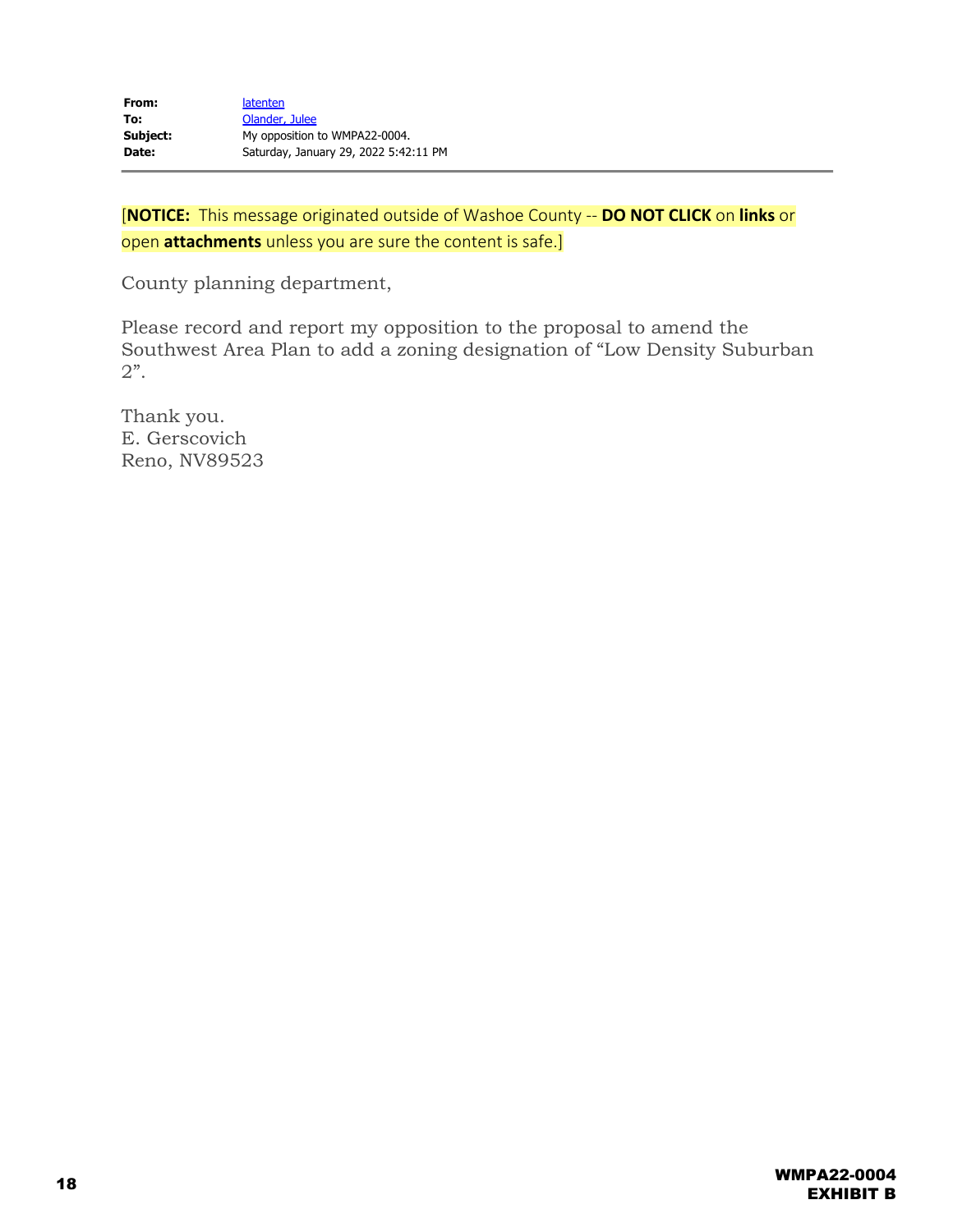Good Morning Ms. Olander,

My name is James Southard and I'm a native Nevadian of 63 years. Our home is in the Southwest area of Reno impacted by the proposed zoning change to LDS-2.

Please make a formal record of my opposition to the proposal amending the Southwest Area Plan.

Specifically adding a zoning of "Low Density Suburban 2" . My objection is due to already massive congestion resulting from poor planning and infrastructural deficiencies. Our Northern Nevada quality of life is undeniably the biggest part of our state's charm. Our officials have exercised the same prudent insight throughout the decades by protecting Lake Tahoe in an effort to retain this same "Charm".

As a life long resident here I've witnessed crime, traffic, and urban developers overtake Southwest Reno recently. The South Meadows area radius encompassing Mt.Rose, Veterans Interchange at Geiger Grade and Meadows Pkwy at Veterans illustrates the density collision happening every day. The "Daybreak" project as well as the other surrounding developer projects now underway will only magnify infrastructure problems while eroding our residential property values. Traffic is already surging today beyond capacity during commute times.

I urge you to look at the Double Diamond / Damonte Ranch & Freeway area. Here you'll see four story Apartment buildings under construction next to a single story home owner who's been there for years. Their once sunny home is now dwarfed in the shadow of the apartment building. Density and congestion the end result as development continues seemingly unconstrained. Adding zoning for more than one residential dwelling per acre isn't adding "charm", home owner property value or preserving our Northern Nevada way of life. Most importantly, the zoning in place right now will support more than 20 years of anticipated growth.

In my opinion adding LDS-2 zoning is not in the best interest of our residents but rather in the best interest of developers.

Thank you.

Sincerely, James Southard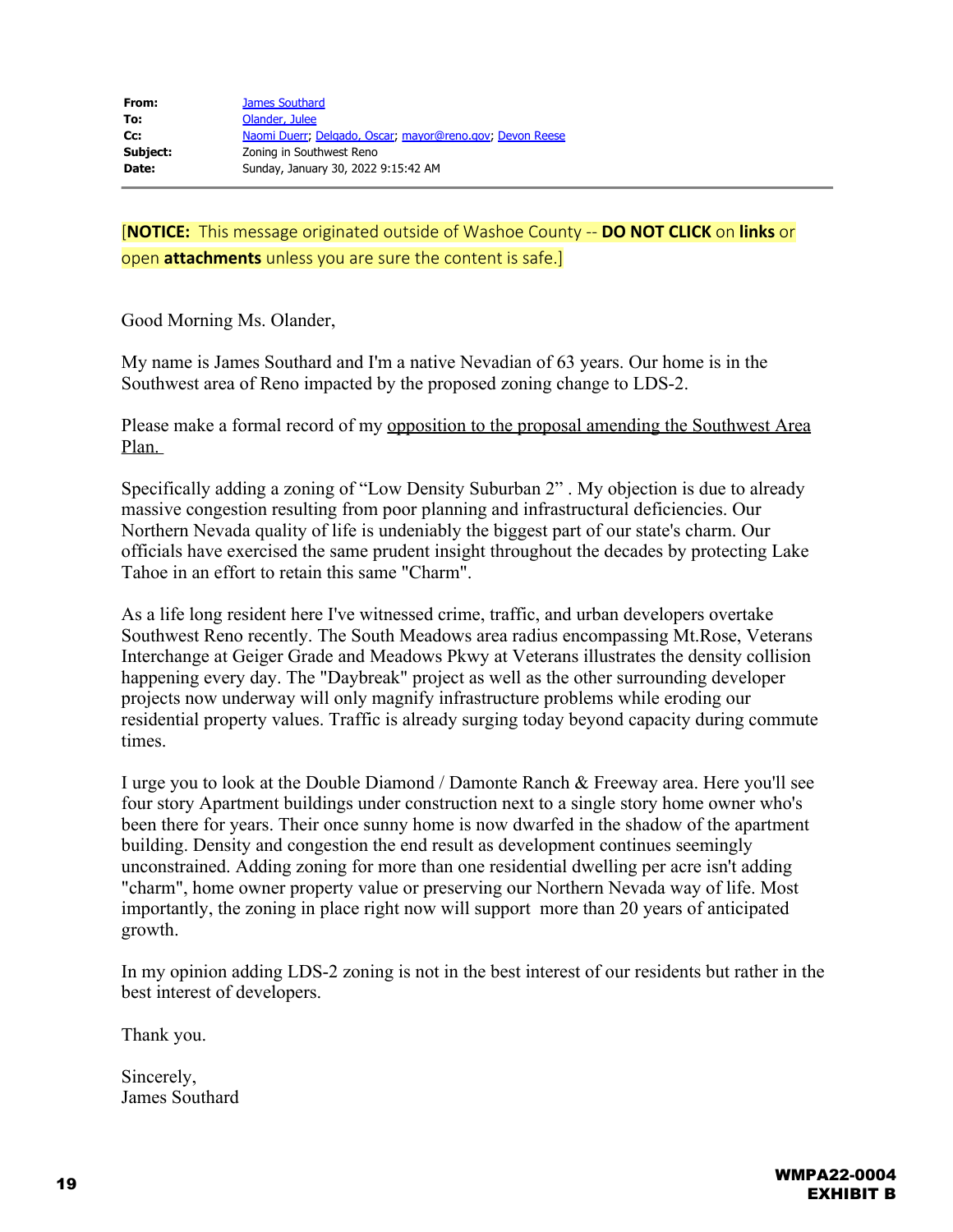Dear Ms. Olander,

Please record my opposition to WMPA22-0004.

I have been a resident of Washoe County since 1970 and a property owner in South West Washoe County since 1989. The number of existing proposed developments on the books not yet built should meet the need for the next 20 years. Adding a more dense zoning in SW will only negatively affect quality of life issues on the existing residence and what wildlife is still alive. It is the responsibility of government to protect its residence, not line the pockets of developers and special interests with this zoning change for more houses per acre. I have watched the dense development of SE Reno and Spanish Springs, I am not in favor of changeing the existing zoning density.

Thank you for your time.

Cilia Suhayda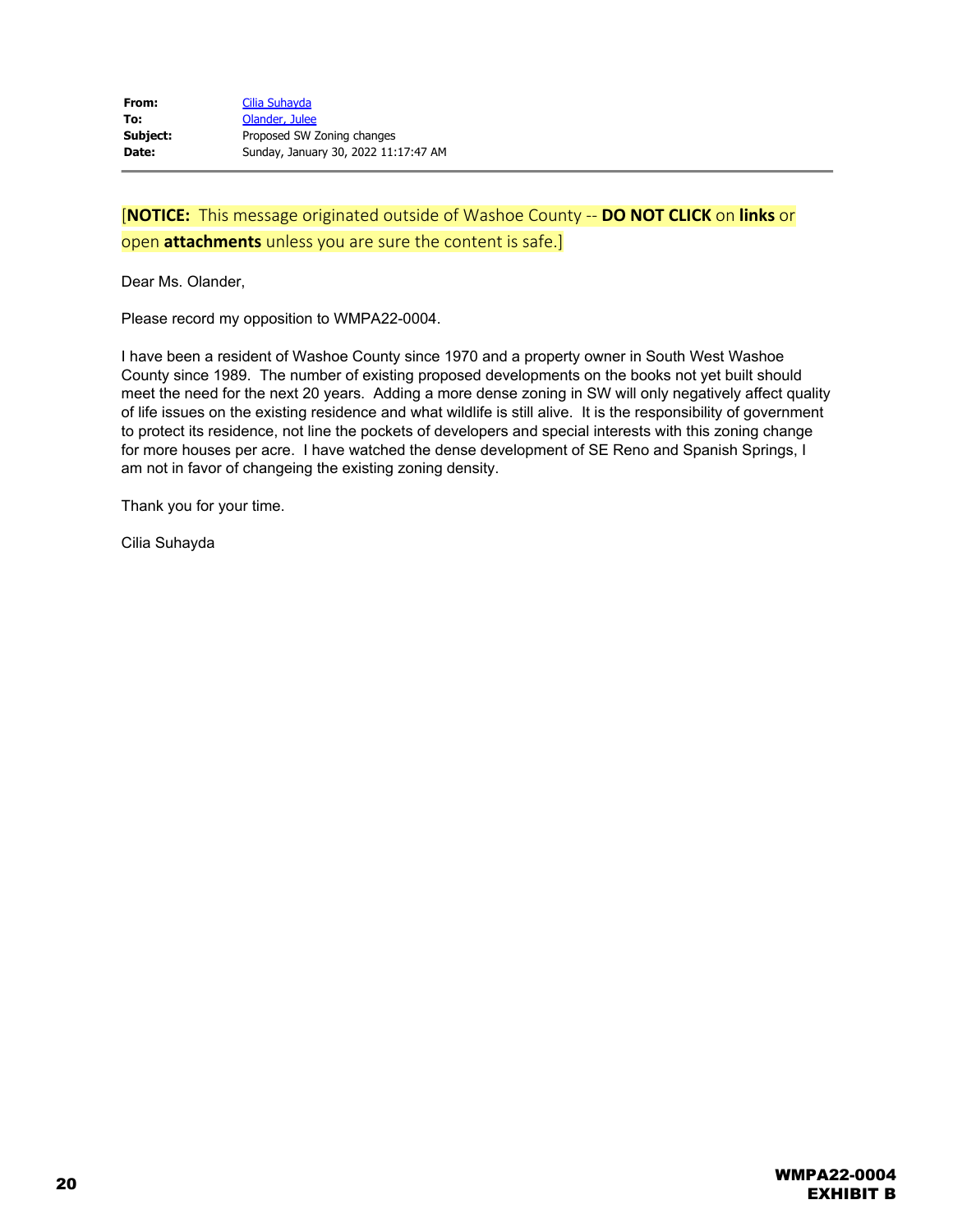Ms. Olander,

Please record and report my opposition to the proposal to amend the Southwest Area Plan to add a zoning designation of "Low Density Suburban 2". I have the following concerns.

- · Higher density zoning will detract from the quality of life for existing residents and may affect property values.
- · The county has been irresponsible in the approval of developments to the detriment of the character of this area. Some of these developments undermine public safety to a scandalous degree. Adding a higher-density zoning category will only enable an expansion of the county's malfeasance.
- · Under existing zoning, there are buildable lots to support more than 20 years of anticipated growth in Washoe County. The addition of the LDS-2 zoning category is not needed.

I ask you to relay my opposition to WMPA22-0004.

Susan Gulas

Sent from **Mail** for Windows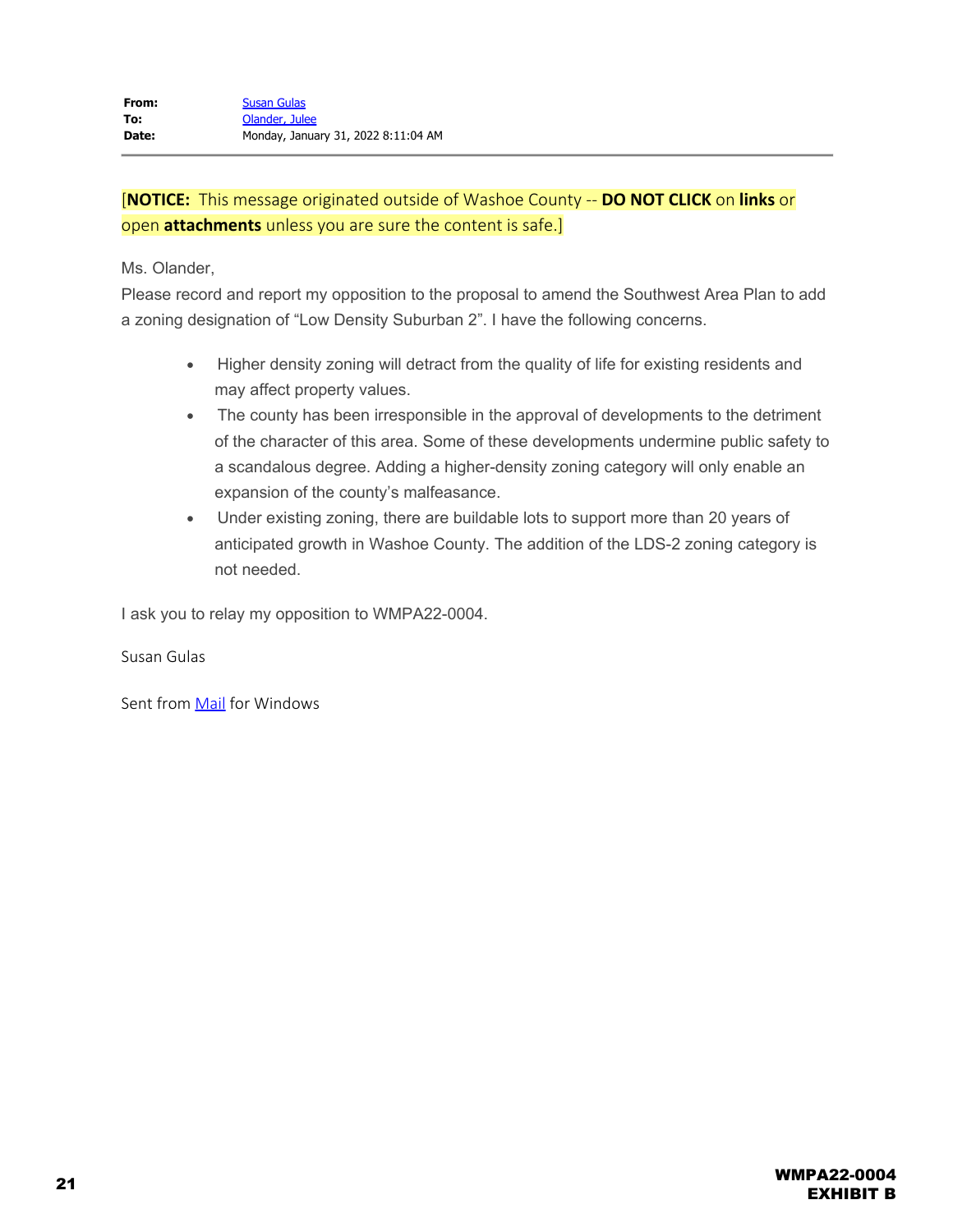| From:    | Julian Kift                                                                                   |
|----------|-----------------------------------------------------------------------------------------------|
| To:      | Olander, Julee: Anne kift                                                                     |
| Subject: | Proposed amendment to Southwest Area Master Plan to allow for for Higher Density WMPA22-0004. |
| Date:    | Monday, January 31, 2022 8:11:03 AM                                                           |

Dear Ms. Olander,

We Julian & Anne Kift write to record and report our opposition to the proposal to amend the Southwest Area Plan to add a zoning designation of "Low Density Suburban 2". We have the following concerns.

- Under existing zoning, there are buildable lots to support more than 20 years of anticipated growth in Washoe County, the proposed amendment to the Southwest Master Plan to LDS-2 zoning category is simply not needed.
- Current residents opted to purchase a home in the area for the benefits the current zoning offers, a change to higher density zoning will detract from the quality of life for those existing residents and further impact traffic on already busy minor roads designed for low desnity.
- The change to zoning could result in many lots being subdivided further negatively impacting the aesthetics of the area.
- The county has already been irresponsible in the approval of developments to the detriment of the character of this area. Some of these developments undermine public safety in the name of lining developers pockets. Adding a higher-density zoning category will only enable an expansion of the county's malfeasance.

I ask you to relay our utmost opposition to WMPA22-0004

Sincerely,

Julian & Anne Kift

1050 Cottonwood Rd.

Reno, NV 89511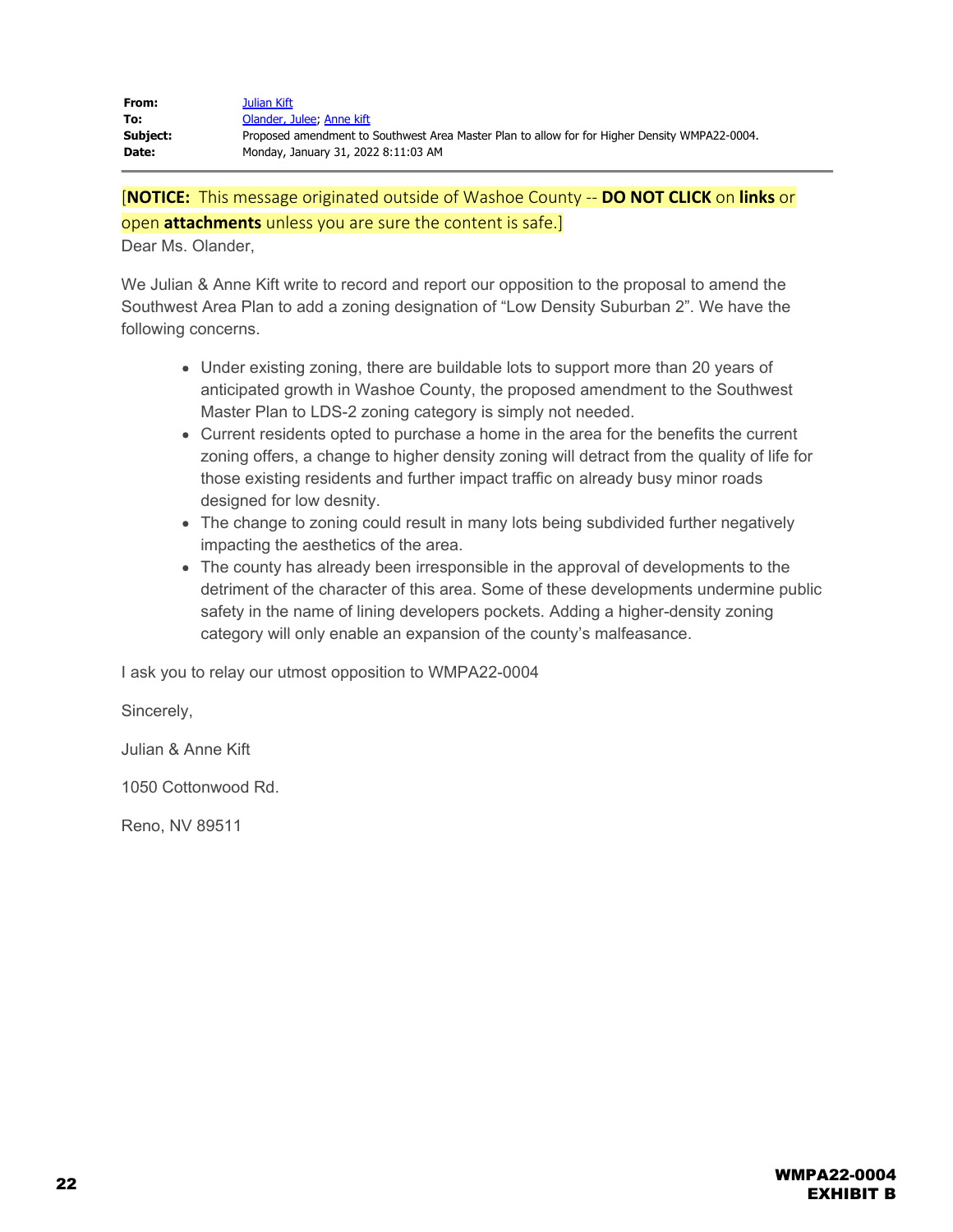Ms. Olander,

Please record and report my opposition to the proposal to amend the Southwest Area Plan to add a zoning designation of "Low Density Suburban 2". I have the following concerns.

- Higher density zoning has already detracted from the quality of life for existing residents and may affect property values as well quality of life for those seeking the quieter lifestyle of unincorporated county living vs living within the city limits.
- The county has been irresponsible in the approval of developments to the detriment of the character of this area. Some of these developments undermine public safety to a scandalous degree. Adding a higher-density zoning category will only enable an expansion of the county's malfeasance.
- Under existing zoning, there are buildable lots to support more than 20 years of anticipated growth in Washoe County. The addition of the LDS-2 zoning category is not needed.

I ask you to relay my opposition to WMPA22-0004.

Dennis Pelham

4370 Great Falls Loop, Reno, NV 89511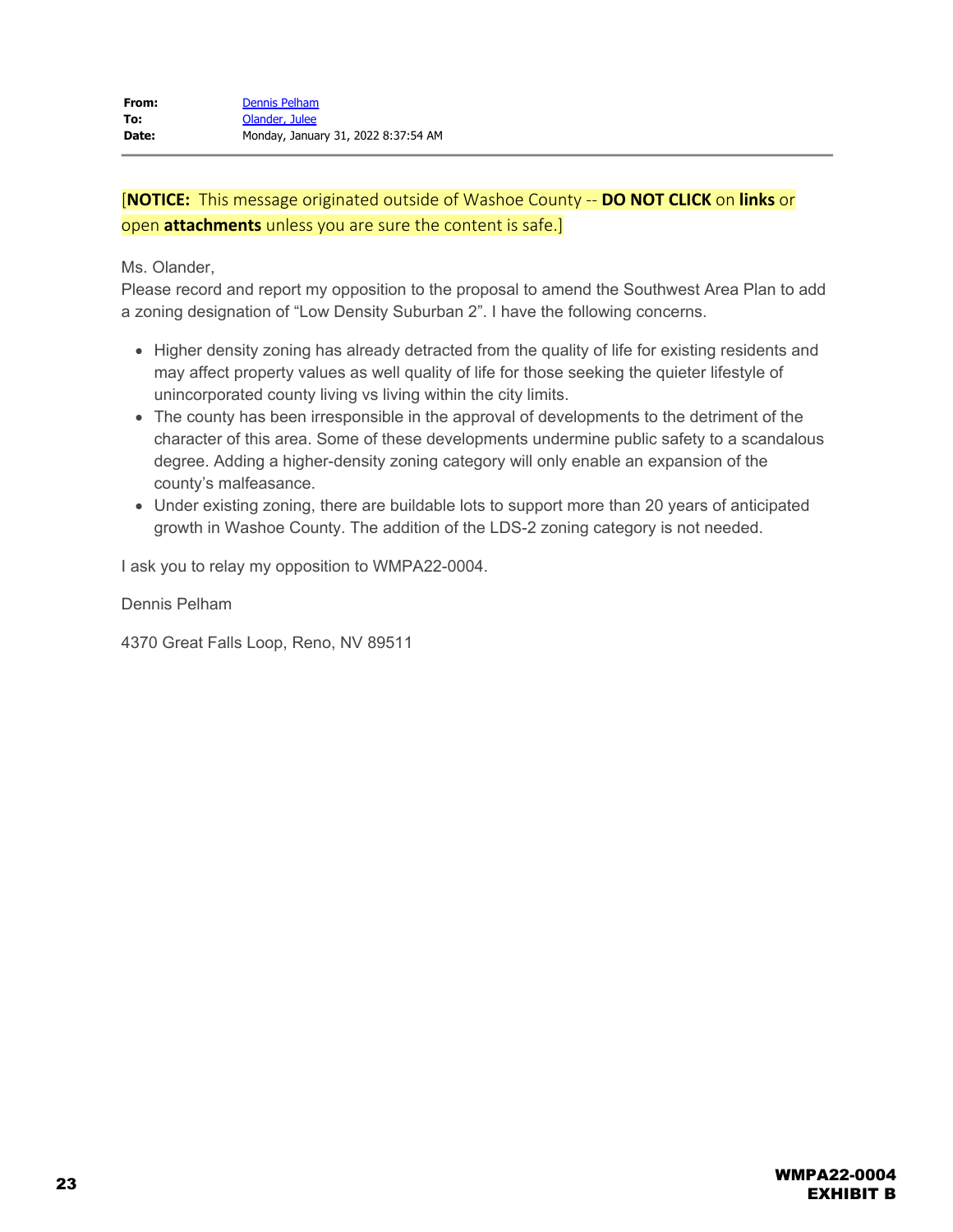Ms. Olander,

Please record and report my opposition to the proposal to amend the Southwest Area Plan to add a zoning designation of "Low Density Suburban 2". We have the following concerns.

The proposal to increase housing density is simply a bad idea.

This rural area does not have the road system, water , sewer, fire protection and other infrastructure to support this type of increase in housing density.

This type of density increase to already established neighborhoods will damage the existing rural nature of the area that existing residents have worked so hard, for many years to achieve.

### Best Regards,

Larry & Sydney Gray 5830 Mountain Shadow Ln. Reno, NV 89511 775-722-3907 Gray@Gray-Wolf.biz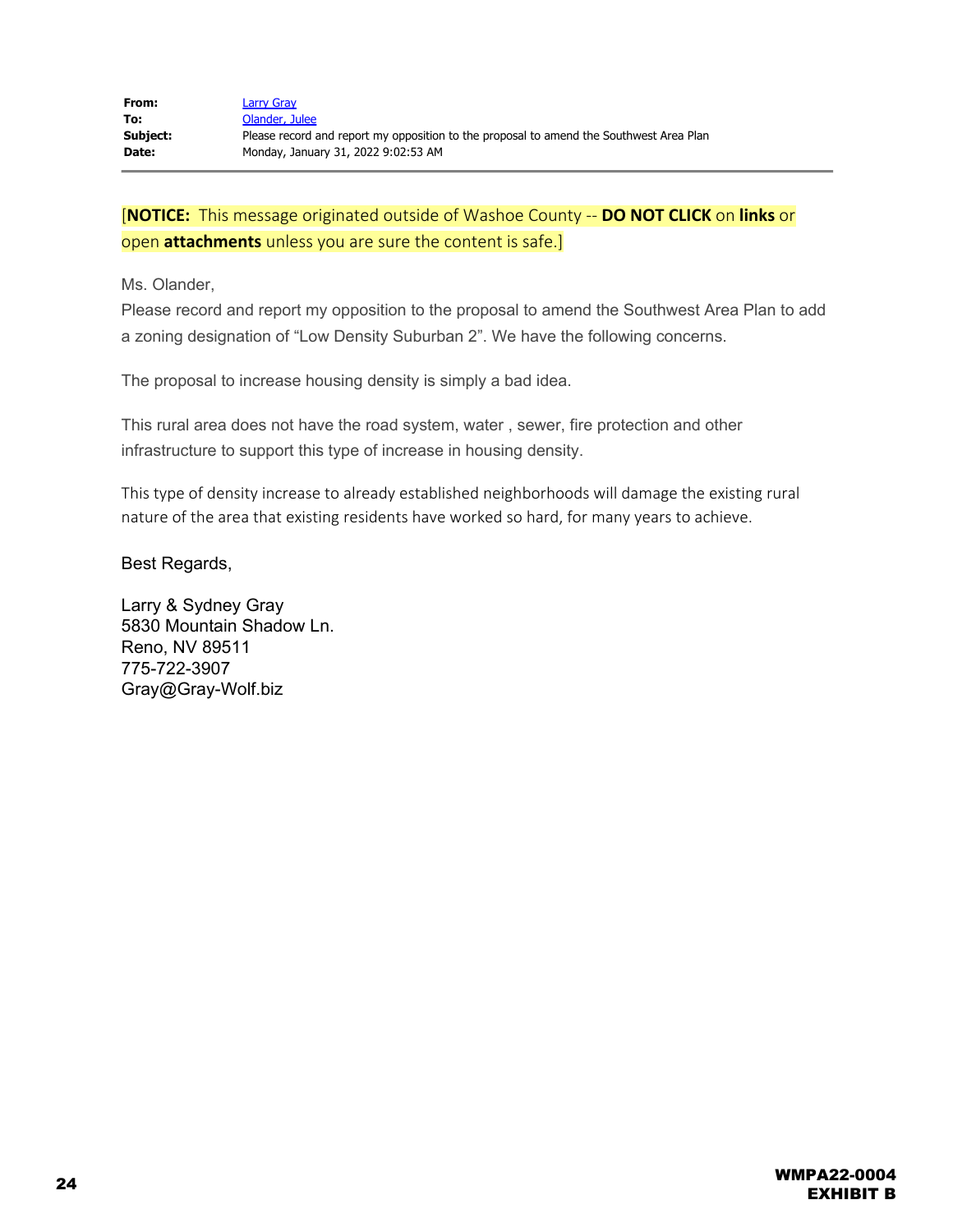Ms. Olander,

Please record and report my opposition to the proposal to amend the Southwest Area Plan to add a zoning designation of "Low Density Suburban 2". I have the following concerns.

- Higher density zoning will detract from the quality of life for existing residents and may affect property values.

- The county has been irresponsible in the approval of developments to the detriment of the character of this area. Some of these developments undermine public safety to a scandalous degree. Adding a higher-density zoning category will only enable an expansion of the county's malfeasance.

- Under existing zoning, there are buildable lots to support more than 20 years of anticipated growth in Washoe County. The addition of the LDS-2 zoning category is not needed.

I ask you to relay my opposition to WMPA22-0004.

Steve Wolgast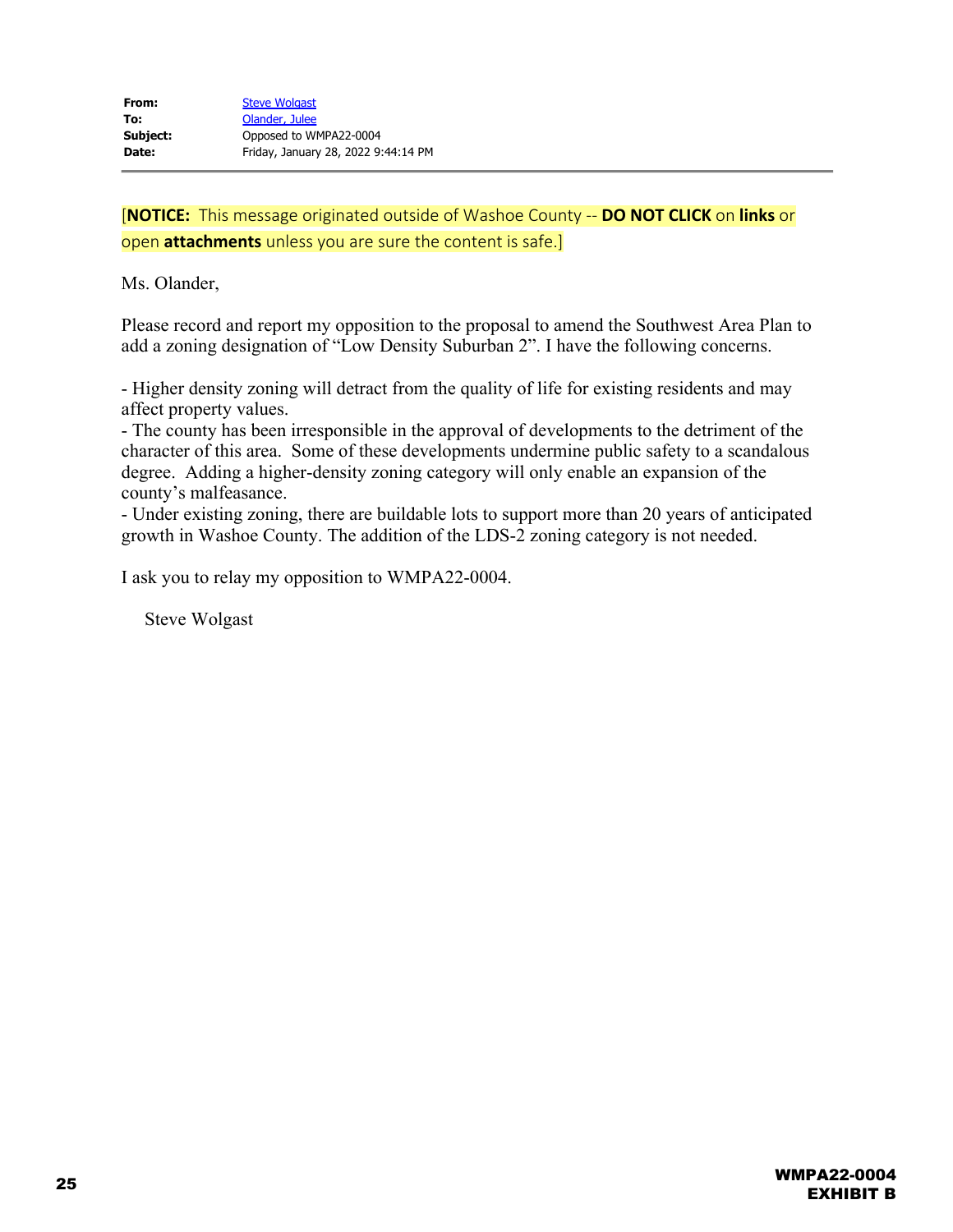Dear Ms. Olander,

I hereby respectfully voice and register my opposition to the proposed proposal to amend the Southwest Area Plan by adding a zoning designation of "Low Density Suburban 2."

My concerns are the following:

First and foremost, more housing development of this nature is not needed. Reno, Sparks and Washoe County already have more than enough approved housing units and buildable lots that can meet projected population growth over the next couple of decades, according to the Truckee Meadows Regional Planning Authority.

If approved, Low Density Suburban 2 (LDS-2) will increase residential density in the unincorporated area of Washoe County, contribute to urban sprawl, strain existing County infrastructure and resources, and destroy the habitats, open space, views, and quality of life that attract businesses and people to the area.

And if recent approvals by the County Commission provide any guide to how these future developments will be approved, the County Commission will not require developers to mitigate impacts from their developments and fund sorely needed road and other infrastructure improvements, forcing taxpayers to foot the bills and/or have their public safety and well-being undermined.

Plain and simple, LDS-2 is a strategy to enrich developers.

I ask that you report and record my opposition to WMPA22-0004.



This email has been checked for viruses by Avast antivirus software. [www.avast.com](https://protect-us.mimecast.com/s/bQNACR6nNAugnEWDu96BmJ?domain=avast.com)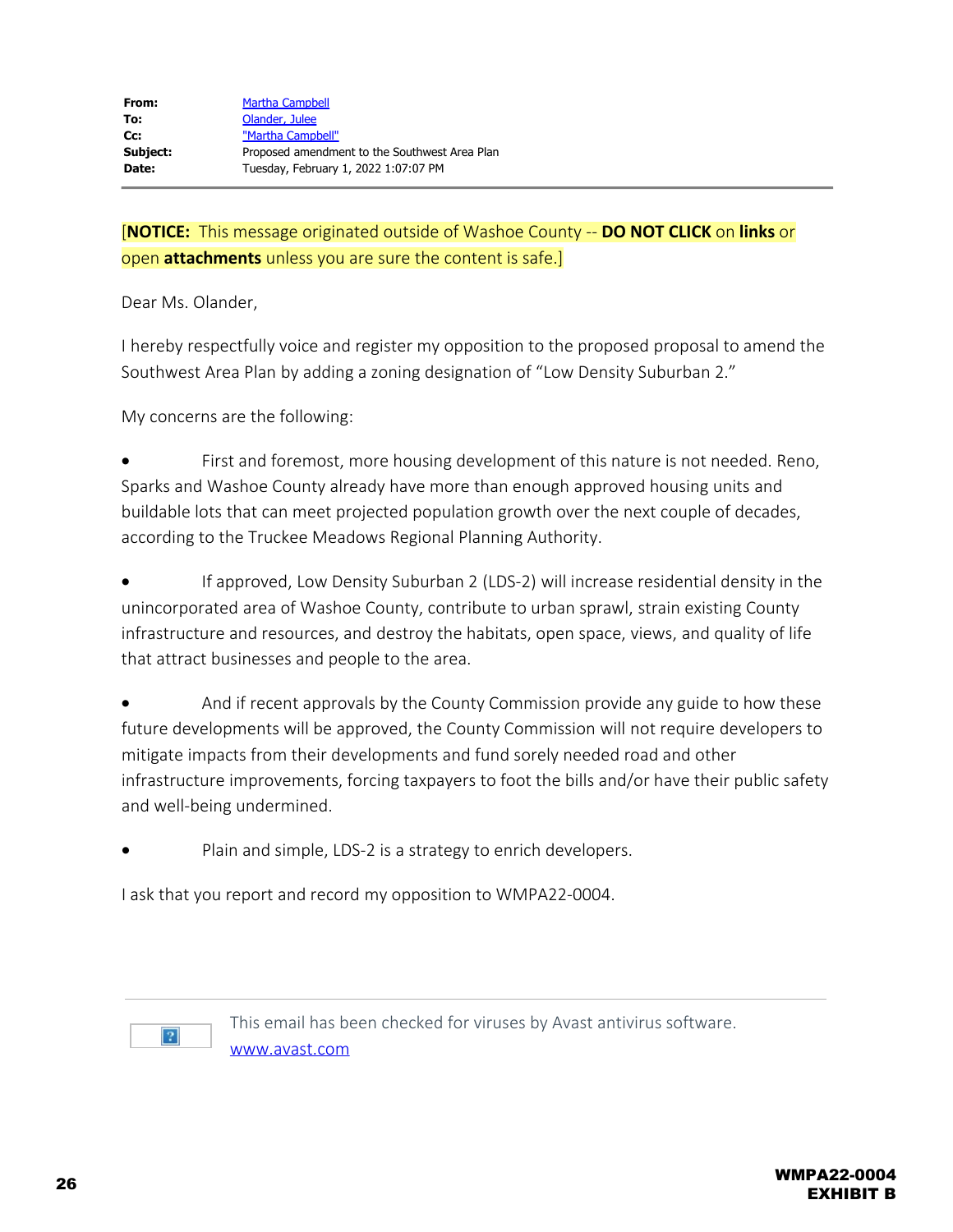| From:               | <b>B &amp; C Clark</b>                         |
|---------------------|------------------------------------------------|
| To:                 | Olander, Julee                                 |
| Subject:            | RE: draft Resolution - more information needed |
| Date:               | Wednesday, February 2, 2022 2:34:14 PM         |
| <b>Attachments:</b> | image001.png                                   |
|                     | image002.png                                   |
|                     | image003.png                                   |
|                     | image004.png                                   |
|                     | image005.png                                   |

Thank you; and thank you for sending the map.

I am not sure I understand what the action is.

Is the County recommending that they change the zoning to allow two units per acre? (for all larger lots in this area, it would allow owners to subdivide the land; putting two units per acre).

If so, I strongly oppose this.

- Larger lots in this area provide valuable open space; important for the quality of life as well as wildlife.
- · Water resources are also limited in this area (necessary to sustain development, as well as existing wildlife). Additional development would put a further stain on water resources.
- · Sensitive cultural resources are also present in the area, and should be protected per Section 106 National Historic Preservation Act.
- The larger lots provide a buffer between the existing suburban residential and the open space USFS lands to the west. These parcels should remain as open space and/or have a regulatory zone of 1 unit per 2.5 acre or 1 unit per 5 acre minimum.
- Should these lots be developed (2 units per acre), I have a concern that all would be on septic; potentially impacting the groundwater resources.

Please retain these comments into the public record, please convey these comments to the Planning Commission/County Commissioners, and I wish these comments be considered when voting on this action.

I strongly vote "NO", do not reduce existing zoning, do not vote to increase the number of homes allowed per acre in these areas.

Having a buffer of open space / no development is important for all aspects of quality of life in Washoe County.

Thank you for the opportunity to comment. Please retain my name/address on all public notices in Washoe County. Thank you.

Catherine Clark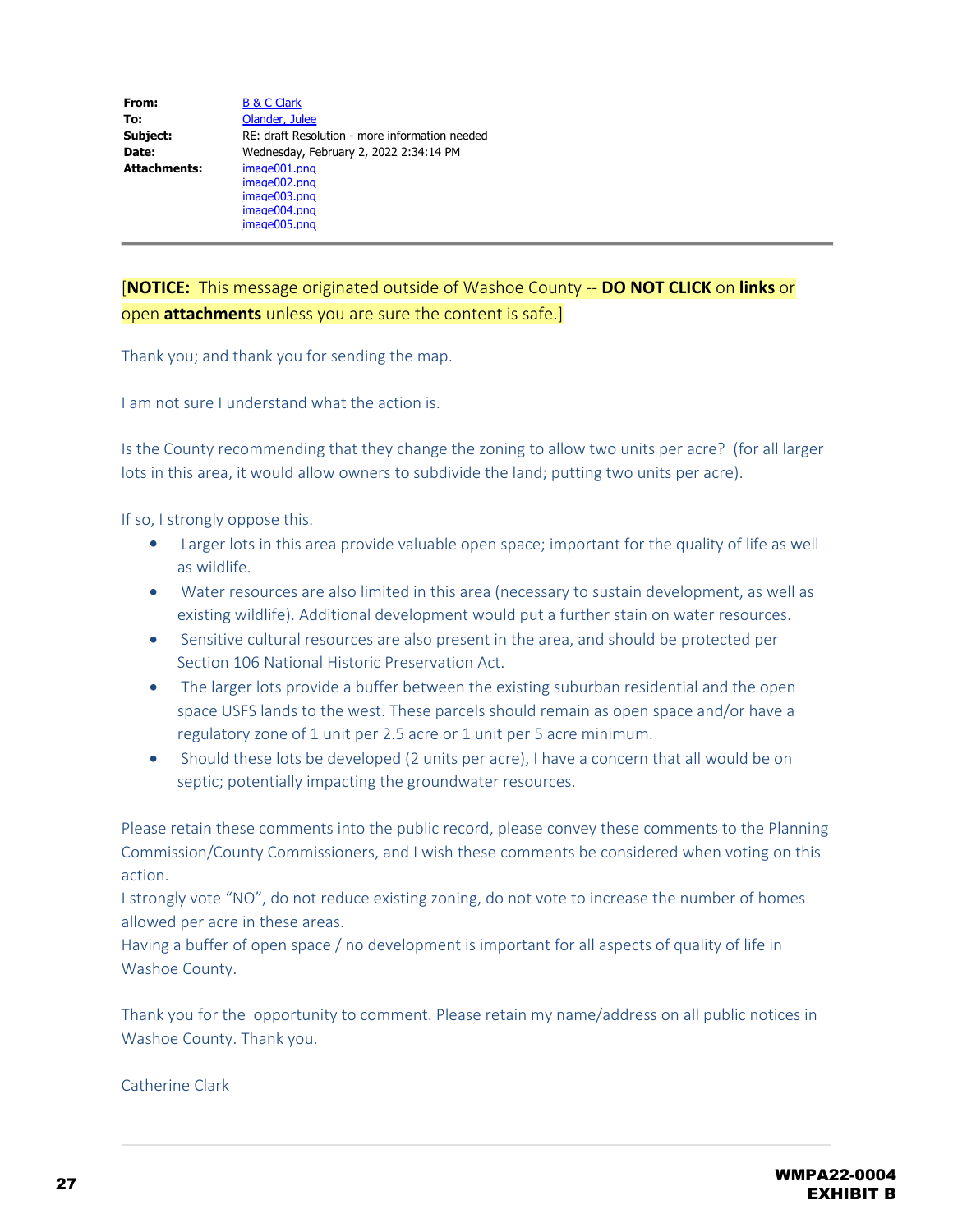**From:** Olander, Julee [mailto:JOlander@washoecounty.gov] **Sent:** Wednesday, February 2, 2022 1:57 PM **To:** B & C Clark <bc.clark@sbcglobal.net> **Subject:** RE: draft Resolution - more information needed

The proposed amendment is to:

Add the regulatory zone of Low Density Suburban-Two (LDS/2 Two units/acre), to the following Character Management Areas(CMA) within the Southwest Area Plan:

SW.1.3- West Truckee Meadows Wildland Transition Suburban Character Management Area;

SW.1.7- Foothill Suburban Character Management Area:

SW.1.8 - Thomas Creek Suburban Character Management Area; and

SW.1.9 - Lower Galena Suburban Character Management Area

Have attache the map of the Area Plan and notice.

Let me know if need any other information.



# **Please tell us how we did by taking a quick [survey](https://protect-us.mimecast.com/s/VGHXClYL1whzz2vPTgrhXY?domain=forms.office.com)**

**Julee Olander Planner, Planning & Building Division | Community Services Department** [jolander@washoecounty.gov](mailto:jolander@washoecounty.gov) | Direct Line: 775.328.3627 My working hours: Monday-Friday 8:00 am to 4:30 pm Visit us first online: [www.washoecounty.gov/csd](https://protect-us.mimecast.com/s/vUtwC82AVZTww6KPf16U8v?domain=washoecounty.gov) Planning Division: 775.328.6100 | [Planning@washoecounty.gov](mailto:Planning@washoecounty.gov) CSD Office Hours: Monday-Friday 8:00am to 4:00pm 1001 East Ninth Street, Reno, NV 89512  $0000$ 

Connect with us: [cMail](http://www.washoecounty.us/cMail) | [Twitter](https://protect-us.mimecast.com/s/1zp9CjRM1rIyynvGtnjL8H?domain=twitter.com) | [Facebook](https://protect-us.mimecast.com/s/PKpxCkRK1vIqqOpXikGgjl?domain=facebook.com) | [www.washoecounty.us](http://www.washoecounty.us/)

**From:** B & C Clark <[bc.clark@sbcglobal.net](mailto:bc.clark@sbcglobal.net)> **Sent:** Wednesday, February 2, 2022 1:22 PM **To:** Olander, Julee [<JOlander@washoecounty.gov](mailto:JOlander@washoecounty.gov)> **Subject:** draft Resolution - more information needed

[**NOTICE:** This message originated outside of Washoe County -- **DO NOT CLICK** on **links** or open **attachments** unless you are sure the content is safe.]

Hi Julee –

I understand there is a meeting tonight about potential master plan amendments – southwest area plan.